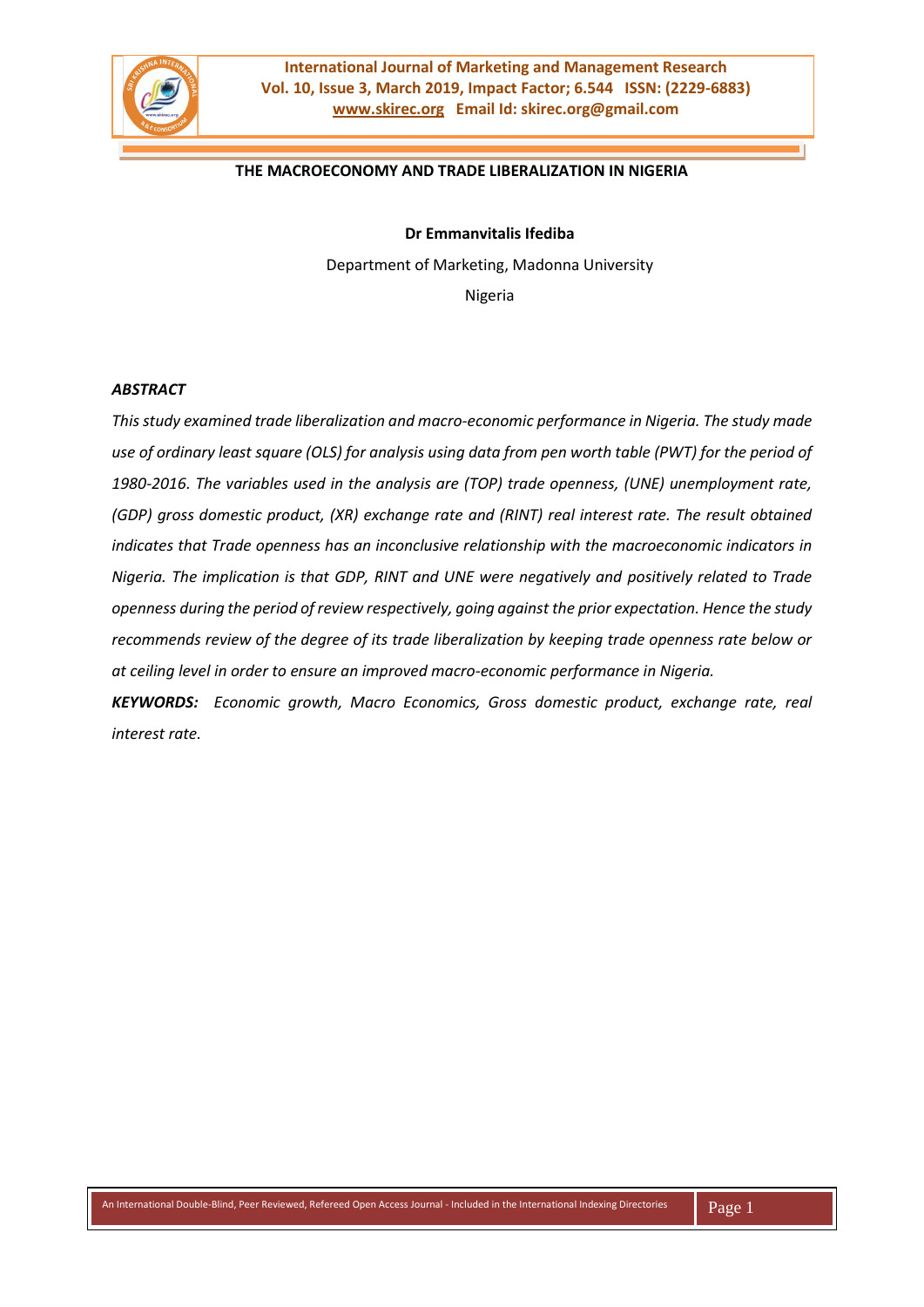

## **INTRODUCTION**

Trade has acted as an important engine of growth for countries at different stages of development not only by contributing to a more efficient allocation of resources within countries but also by transmitting growth from one part of the world to another.

Foreign/international trade plays a vital role in restricting economic and social attributes of countries around the world (Akeem, 2011). According to Azeez, B.A et al (2014), "Foreign trade allows for exchange of goods and services cum foster healthy relations among countries irrespective of their level of economic development". A nation not participating in foreign trade is at risk of a slow pace of economic development due to the cogent fact that a country cannot be fully endowed with all the resources essential to be utilized for sustainable economic development. It enables nation to sell their domestically produce goods to other countries of the world (Adewuyi, 2002).

Trade liberalization to Anowor O.F. et al (2013), is the process of reducing or removing restrictions on international trade which may include the reduction or removal of tariff, abolition or enlargement of import quotas, abolition of multiple exchange permits for imports or allocation of foreign exchange. Economist, generally see the concept of trade openness or trade liberalization as the integration among the nations of the world, it is likened to openness of the world economy where nations link together to the extent and financial activities (Igudia, 2014). Economic analysis informs that openness to trade, flow of factors, ideas and information stimulates economic and political progress (Aboagye, 2006, Reich, 1998). Thus, openness to trade can be said to be the platform of globalization while trade, finance, investment and entrepreneurs constitute the heart (Obadan, 2004 Uwatt, 2004).

Ijeoma (2014) opined that one way trade contributes to an increase in economic output is through comparative advantages which create more value with the same resources. Competition typically stimulates real cost reduction and the more competitive situation that prevails after liberalization, the more handwork to reduce real cost than would be under the umbrella of protection. Politically, trade liberalization brings about the inter-dependence of nations and encourages prospects for world peace. Akim (2014) puts it that "Trade liberalization provides incentives for firms to compete, to innovate and to search for new opportunities and markets and firms in protected industries are less likely to innovate or seek new markets".

Trade liberalization is a key economic reform policy and institutional change adopted by Nigeria in 1986 to stimulate its exports (Afaba and Njogo, 2012). These authors are of the view that openness of trade are policy measures that emphasize production and trade along the line dictated by a country's comparative advantage such as export promotion and export diversification, reduction and elimination of imports tariff and the adoption of market-determined exchange rates, some of the aims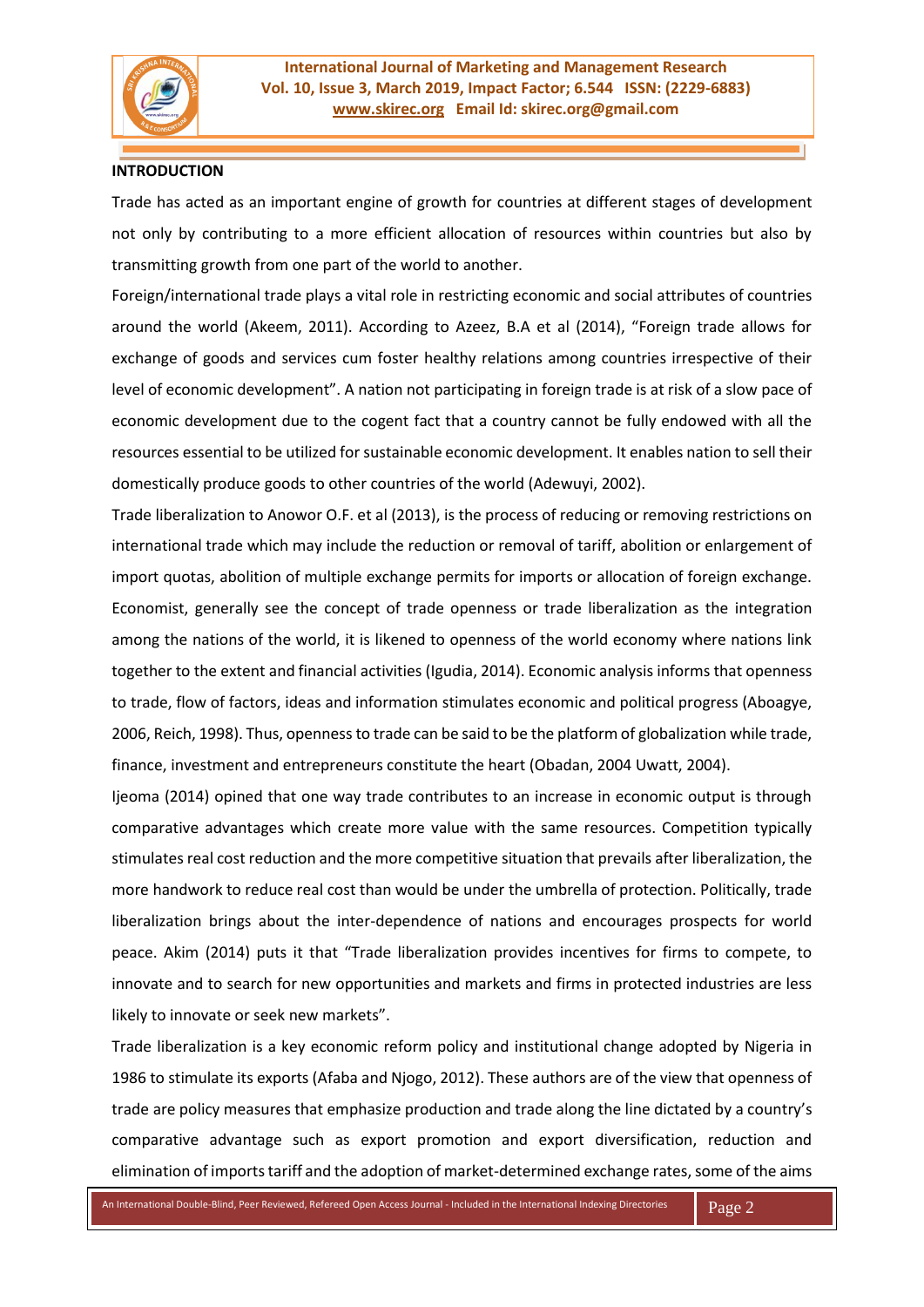of the structural adjustment program adopted in 1986 were diversification of the structure of exports, diversification of the structure of production reduction in the over-dependence on imports, and reduction in the over dependence on petroleum exports.

According to Effiom, L. et al (2011), "The corner stone of the SAP reduced policy was the opening up of domestic economies to face increased competition in order to make efficiency in resource use, removal of wastages, elimination of persistent misalignment in the external and domestic sectors and a general redirection of the economy to the economy to the part of recovery and growth. Trade liberalization is one of the most controversial policies in international economics and finance (Olaifa, F.G. et al 2013). Olaifa, Subair and Biala, noting however that the earliest form of liberalizing trade prior to the structural adjustment program (SAP) was the import substitution polices in the 1970's. This policy did not record much success as a result of an unconducive macroeconomic environment. To them, "The adoption of SAP in 1986 brought about the emergence of trade liberalization which was accompanied by the elimination of foreign exchange control to reflect economic realities, removal of price control and disbandment of commodities board. The policy trust of SAP in Nigeria was to create an environment conducive to enhance increased capital inflows, transfers, adoption of appropriate technologies and increase the share of trade revenues to government as another means of reducing the total reliance of the economy on crude oil revenue.

Statistical figure released by the national bureau of statistic shows Nigeria's international trade more than doubled in the 2003-2013 period with exports rising to nearly U.S \$50 billion and imports to nearly U.S \$34 billion. The study takes further steps to analyze the impact of trade liberalization on Nigerian's economy. Using macroeconomic indicators to analyze the impact of trade openness, these indicators are economic statistics which are released periodically by government agencies and private organization. These indicators provide insight into the economic performance of a particular country or region.

Macroeconomics is a branch of economics, dealing with the performance, structure, behavior and decision making of an economy as a whole. This includes regional, national and global economies. It deals with the study of aggregated indicators such as GDP, unemployment rate, national income, price indices and interrelations among the different sectors of the economy to better understand how the whole economy functions.

Regarding developing countries or economies, the question of the relationship between trade openness and unemployment has been explored with mixed results. In their study of Malaysia, Nanthakumar eta al (2011) find that an increase in the trade balance had negative Granger noncausality effects on the rigidity of unemployment dynamics. This implies that trade liberalization is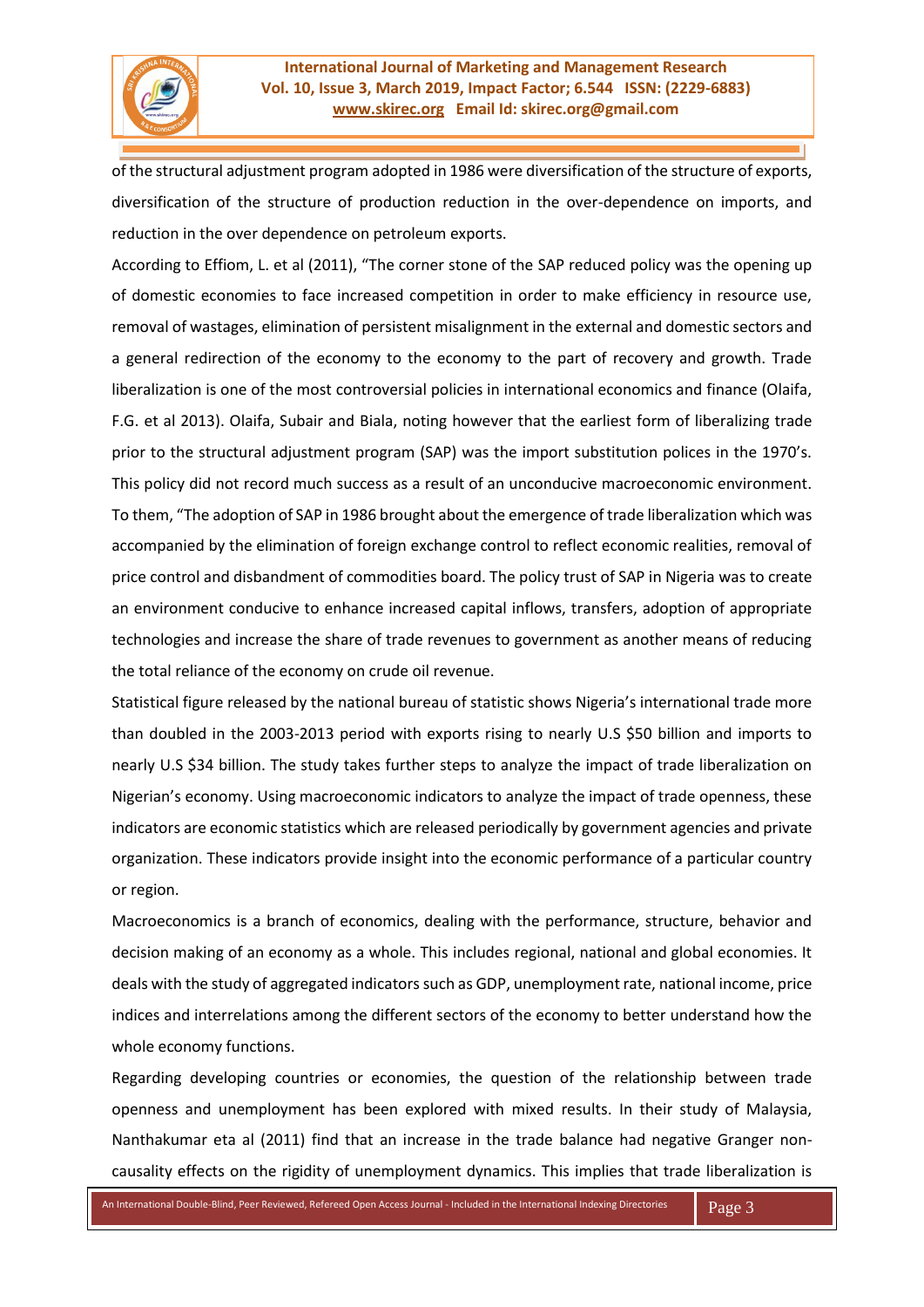

able to increase aggregate productivity in various sectors. Consequently, economic performance and efficiency raise the rate of labour utilization. In Alawin's (2013) study of the trade balance and UNR in Jordan, using quarterly data for the 2000-2013 periods, his major finding is the absence of a long-term relationship between the two factors. His results reveal that in the short-term, a trade balance deficit leads to unemployment and vice versa. Kim and Sun (2009) find that indicators of trade openness significantly plays a role in labour market chumming in most industries affected by the North American free trade agreement (NAFTA) such as the automobile, chemicals and apparel sectors. This result buttress the argument that trade openness promotes export and ushers in restructuring by some firms, often resulting in the decline of labour use in some sectors and its increase in others.

Ogunkola et al (2006) evaluated the impact of the Nigeria's trade and investment policy reforms and reported the following findings. Trade and policy reforms do not have significant effects on aggregate output growth. The growth of instruments, imports and foreign direct investment in the service sector significantly affect service output while trade policy reform contributes significantly and positively to service export and import growth. However, with Nigerian's large market for all categories of goods and services, trade openness (an important attributes of globalization) is expected to help bring an infuse of business that will assist in reducing the high UNR.

According to new growth theory, openness reduce inflation through its positive influence on output, mainly in increase efficiency, better allocation of resources, improved capacity utilization and increased foreign investment (Jin, 2000). A continuous and persistent increase in the general level of prices (inflation) has in several times been characterized by an upsetting impact on economic growth well-being, since it causes the cost of living to rise and the value of investments to fall (Greenidge and Dacosta, 2009 ). Inflation which is an important factor for consideration in policy decision making can negatively affects economic development and also creates insecurity in the economy. The behavior of inflation dynamics is a longstanding issue in economics. Imported inflation arises from international trade where inflation is transmitted from one country to the other, particularly, during periods of rising price all over the world (Ayanwu, 1992).

As stated by Afzal, eta al (2013), two different theoretical views exist as the effect of openness on inflation. Openness shows down the rate of inflation according to spill over hypothesis while according to the cost push hypothesis; openness causes a faster rate of inflation. Opening the economy not only improves the trade but it also helps to control the inflation. Bowdler et al (2005) propose two mechanisms through which openness may restrict inflation volatility. The first relates to the collection of Seigniorage while the second mechanisms relates to the set of markets in which countries participate. They argued that the extent to which governments choose to resolve transitory deficits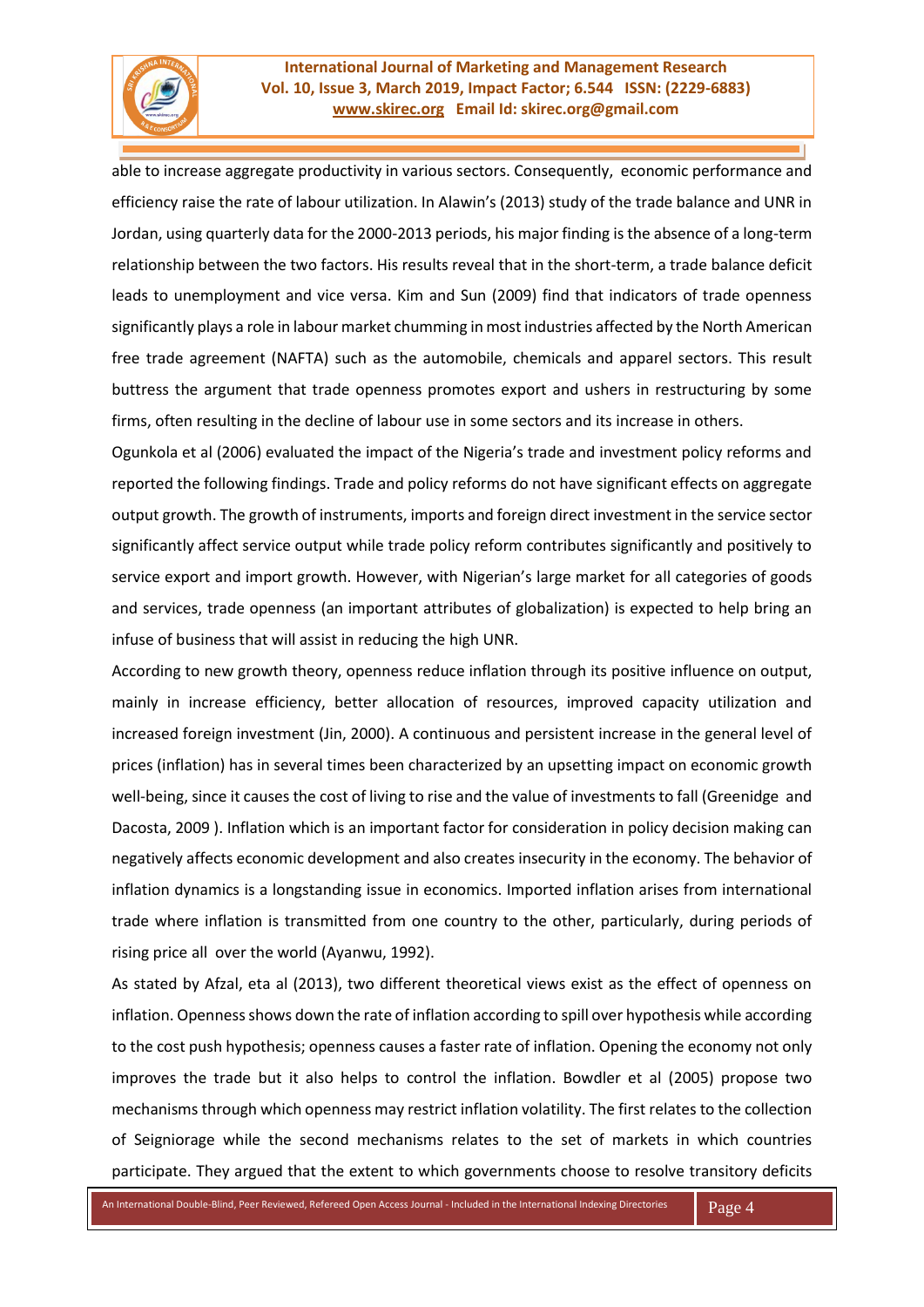through temporary changes in Seigniorage, as opposed to changes in spending or other tax rates, will affect the volatility of the growth rate of the money supply and hence, the volatility of inflation and also that trade can support industrialization through provision of access to larger markets. However, the effects of trade openness or inflation remain uncertain.

An important question at the crossroads of macro-development and international economics is whether and how openness to trade affects macroeconomic volatility. A widely held new in academic and policy discussions which can be traced back at least to Newbery and Stiglitz (1984), is that openness to international trade leads to higher GDP volatility. The origins of this view are rooted in a large class of theories of international trade predicting that openness to trade increase specialization. Because specialization (or lack of diversification) in production tends to increase a country's exposure to shocks specific to the sectors (or range of products) in which the country specializes, it is generally inferred that trade increases more volatility. This view seems present in policy circles, where trade openness is often perceived as posing a trade-off between the first and second moment (i.e. trade causes higher productivity at the cost of higher volatility).

Advocates of liberalization believe that policy reforms so far has improved economic growth and performance significantly while critics argue that the total withdrawal of restrictions on several matters have had negative effects on future growth and performances of the economy. They are also of the view that liberalization has worsened inequalities across and within the countries, environmental degradation and vulnerability of the poor nations have increased and that developed countries have established dominance over developing countries culminating in neo-colonization. Thus, it is pertinent to find out if trade liberalization has had positive or negative impact on Nigeria's economic performance.

The growth of the industrial sector in Nigeria in the 1970's was the outcome of a policy of import substitution (Ayoninde & Olayinka, 2012), such policy harmed export party through the increasingly over valuation of the domestic currency, partly through the encouragement of low return investments by preferential credit policies. Exposure to world prices generated a process of competitive selection in which some firms could not survive because they owe their existence largely to previously sheltered markets or subsidized input supplies.

The steady rise in the UNR from 1970 to date is caused by the huge number of school dropouts and an increase in job seekers every year with very few trained to opt for self-employment. This situation is also a result of the low savings rate that does not generate sufficient levels of investment and economic activity to lure unemployed workers. Furthermore, the 2007-2008 economic crises further increase the UNR, already in double digits since 200l. This case is reflected by the adverse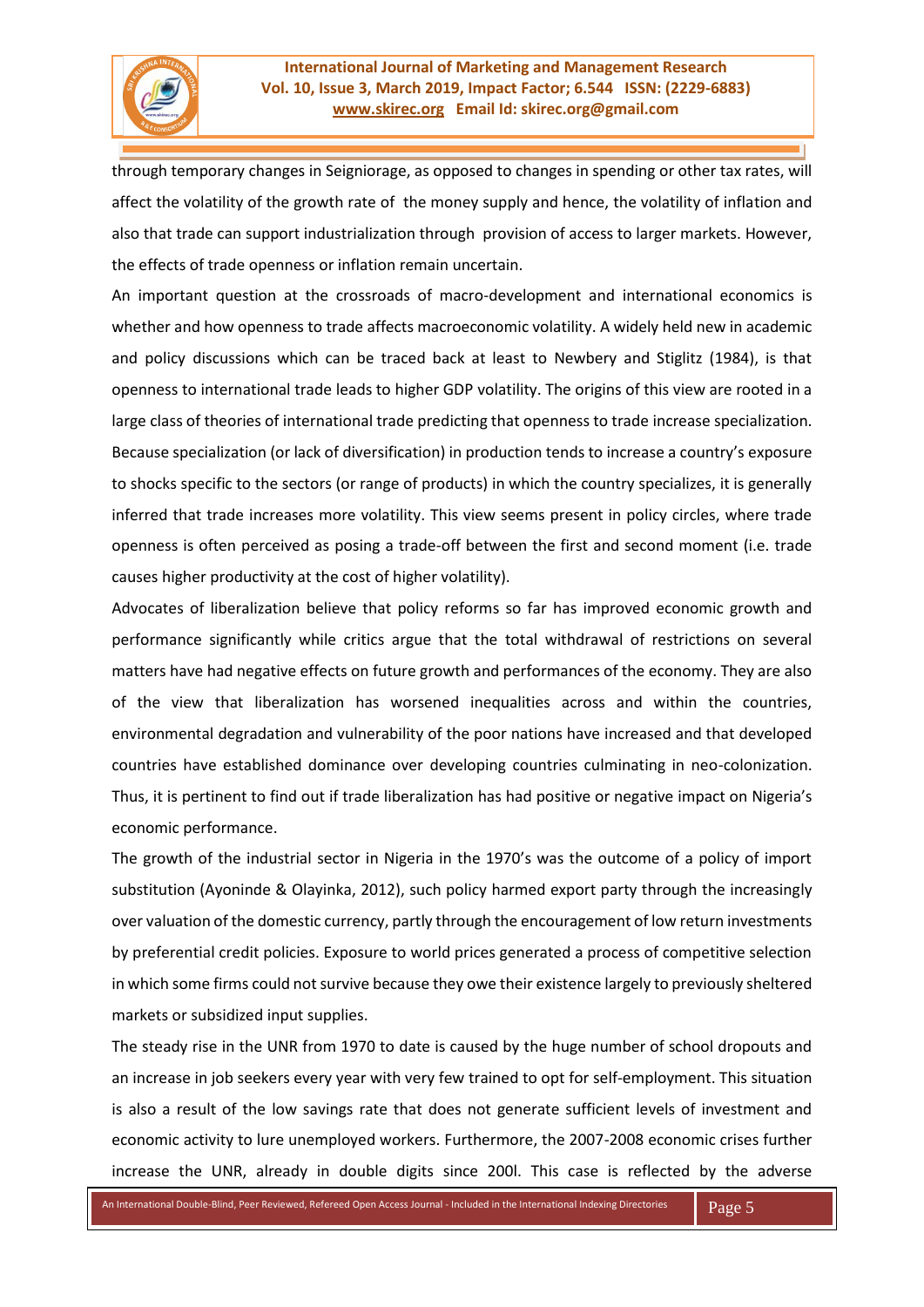

consequences of the global financial crisis in terms of massive job losses and labour supply exceeding demand. Inflation which is an important factor for consideration in policy decision making has negatively affect economic development and also creates insecurity in the economy. The behavior of inflation dynamics is a longstanding issue in economics. Imported inflation is transmitted from one country to the other particularly, during periods of rising price all over the world (Anyanwu, 1992). The impact of the policy shocks of 1986 and the rise of 2007-2008 have had significant effects on the trend in this variable. The government's efforts to tackle this macroeconomic problem are yet to achieve desirable result as unemployment and inflation rises with the hope that openness of trade can lead to an improvement in the performance of the variables.

#### **RESEARCH QUESTIONS**

#### **This study will find answers to the following questions**

What is the impact of GDP on trade openness on Nigerian's? What is the impact of real interest rate on Nigeria's trade openness? To what extent does unemployment rate have an effect on Nigeria's trade openness? What effect does exchange rate have on trade openness in Nigeria?

#### **RESEARCH HYPOTHESIS**

### **This study attempts to test the following hypothesis;**

Ho: GDP has no significant impact on Nigeria's trade liberalization.

H1: GDP has a significant impact on Nigeria`s trade liberalization.

Ho: Real interest rate has no significant impact on trade openness in Nigeria.

H1: Real interest rate has a significant impact on trade openness in Nigeria.

Ho: Unemployment rate has no significant effect on trade openness in Nigeria.

H1: unemployment rate has a significant effect on trade openness in Nigeria.

Ho: Exchange rate has no significant effect on trade openness in Nigeria.

H1: Exchange rate has a significant effect on trade openness in Nigeria.

### **TRADE AND IMPORTED INFLATION**

Imports of intermediate inputs represent a factor of economic growth but they can also de-stabilize domestic economies through price changes and/or competitive pressures on domestic producers of competing products. In general, imports compare with domestic production an influence the way domestic resources are used in stimulating efficiency gain. In brief, trade is another channel of transmission of domestic and external shocks leading to real price effects.

How much of import price changes are neglected in higher domestic costs depend on the share of imported input in total production costs, the way important inputs are priced, and the tightness of the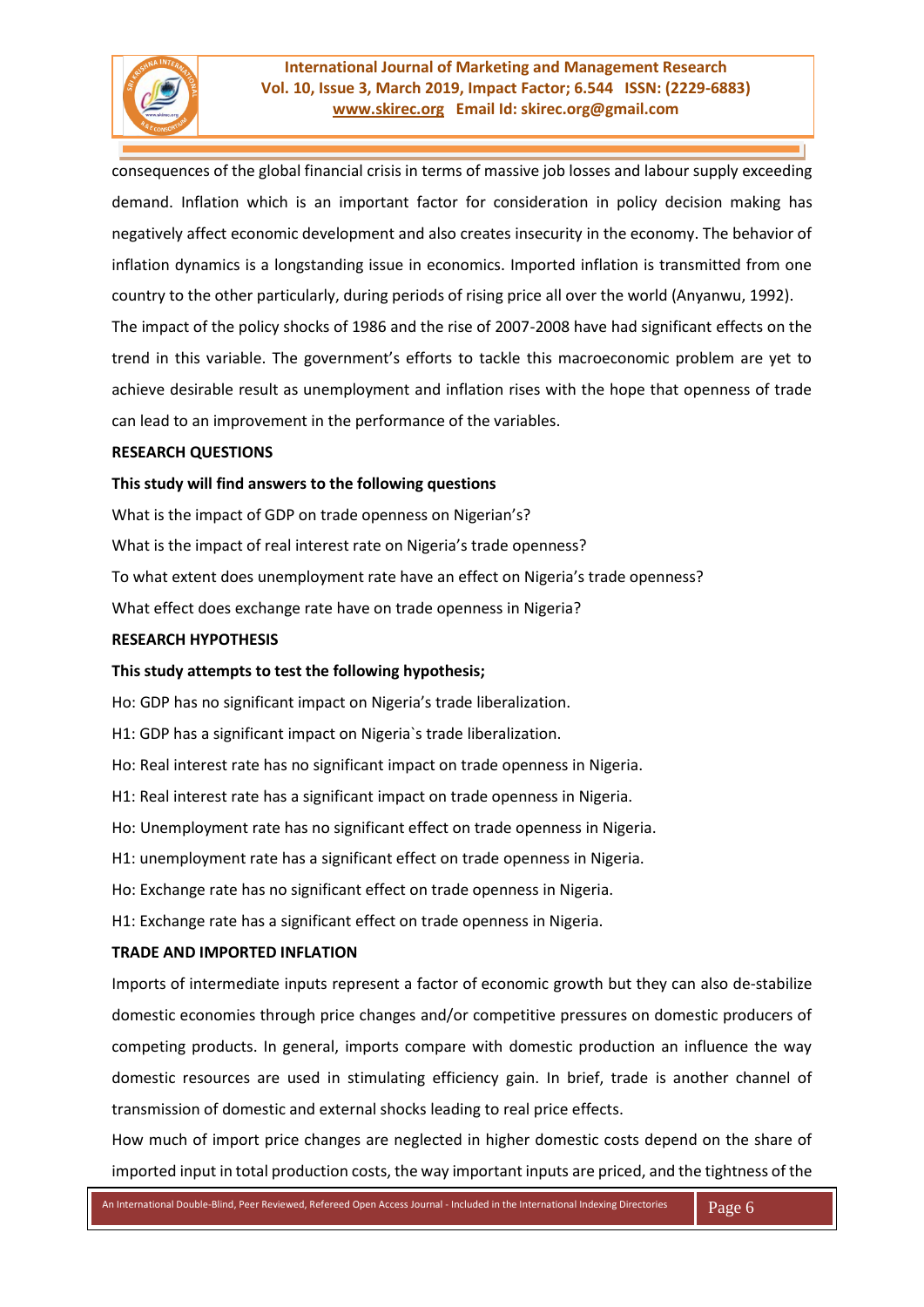

link between import prices and exchange rates. The tighter the link between import prices and exchange Rtes. The tighter the link between import prices and exchange rates, the greater the dependence of exchange rate volatility on the movements of import prices. The later is particularly important for countries which depend on commodity trade.

### **TRADE LIBERALIZATION AND ECONOMIC GROWTH**

Economies of the world have become so international that it has become apparently difficult if not impossible for any economy to function in isolation (Kalu, E.U et al 2016). Trade liberalization according to the protagonists is economic integration for global output expansion, in that, with market liberalization, investment funds can move unimplemented form industrialized countries to developing countries where they are most needed (Anowor, O.F. et al, 2013). Macro-economic conditions and performance are affected by trade in different ways. Exports are a component of aggregate demand and are therefore a factor in economic growth. For example, Prassad and Gable (1997) show that the exports of Deco countries serve as a catalyst Of aggregate demand and are therefore, a factor in economic growth. For example, prasseid and Gable (1997) show that the exports of DECO countries served as a catalyst in all economic recoveries, and this positive effect was further correlated with the degree of the economy's openness to international trade. While antagonist argue that trade liberalization is a conscious effort by the western world to deliberately force some of their economic policies that may not be favorable to the receiving economy with the aim perpetually contributing to the under development of the less developed countries. It is seen as another form of post-colonialism strategy which does not promote self-reliance, self-determination and indigenization (Ojo, 2005). They also argued that the success of most developed nations is through protectionism and subsides and not because of free trade (Ha-Joon, 2007). It is on this point of view that trade liberalization is defined as integration toward unified economic system dominated by supra-national countries and institutions that are not accountant to democratic processes or national governments (Richard, 2000). In addition, further reasons for the changing perception of liberalization are thus, the lack of tangible benefits to meet developing countries from opening their economies, despite the well published claims of export and income gains which antagonists argue that it is even lesser than economic losses and social disorder rapid trade liberalization has caused many developing countries; they also argue that trade liberalization has led to growing inequalities of wealth, technology, decreasing opportunities both in home and the international community, and the perception that environmental, social and cultural problems have been worsened by the workings of free trade economy (Aja, 1998). According to CIE (2009), trade liberalization will result to increased import competition, which will encourage domestic producers to pursue productivity gains, either through the use of better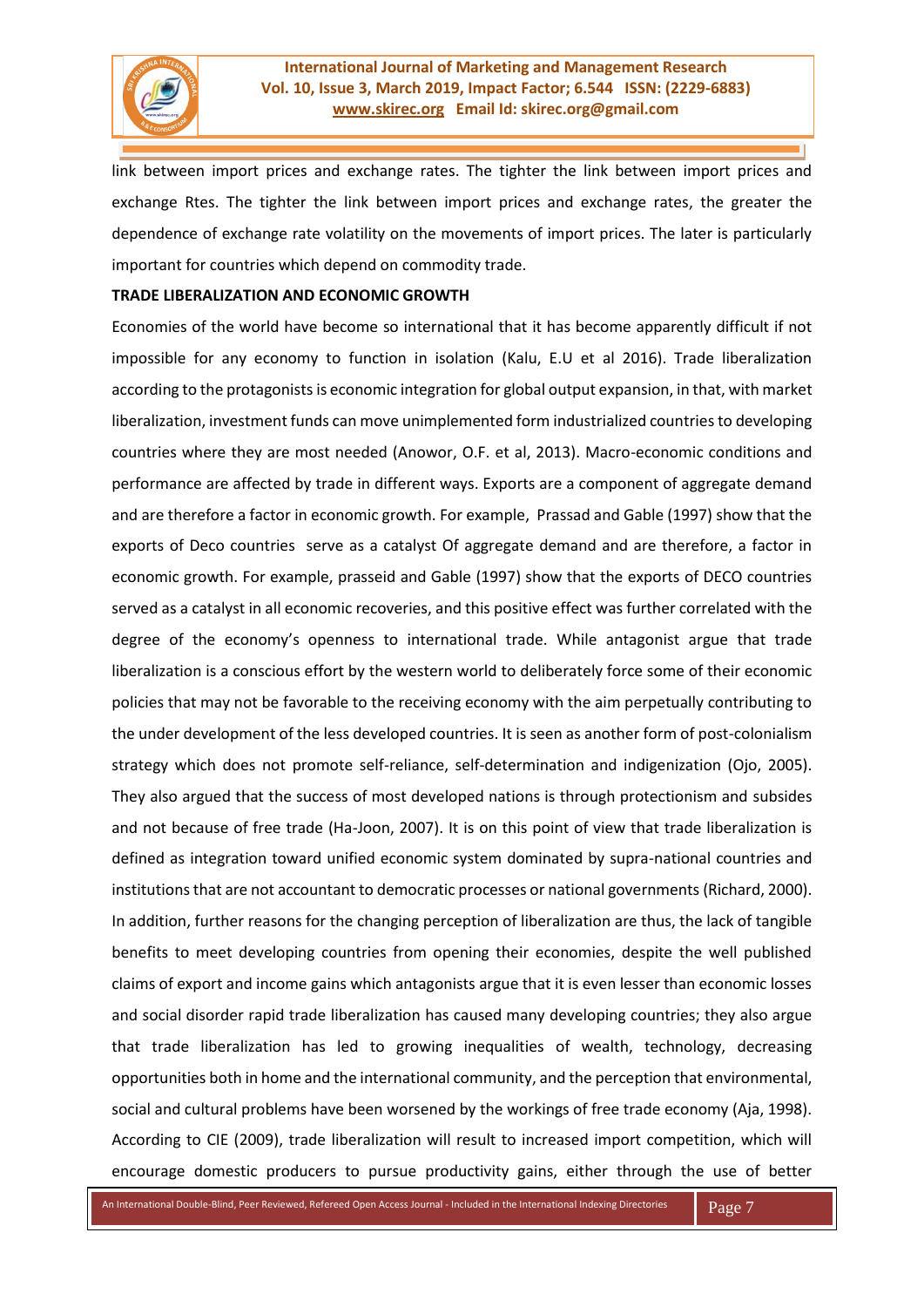

technology and business practices or through innovation and/or quicker adoption of new ideas. On the contrary, depending on the structure of the economy and such things as the responsiveness of the demand for a country's exports to changes in price, the imposition of tariffs and other import restrictions with a view to promoting a favorable balance of trade will lead initially to a fall in imports and an improvement in the trade balance. For a given savings and investment behaving this will lead to a rise in demand for the country's currency relative to its supply and hence an appreciation of the exchange rate. However, the higher the exchange rate will reduce the demand for the country's currency relative to its supply and hence an appreciation of the exchange rate. However, the higher exchange rate will reduce the demand for the country's exports and restores some of the imports. depending on the relative responsiveness of exports and imports to price has compounded this as tariff protection thus hold the highly productive export industries back while having a smaller effect on the less productive sectors that are being protected.

#### **REASONS FOR EXPORT AND IMPORT TRADE**

Foreign trade has been regarded as an engine of growth and foreign investment (Adewinyi, 2002). Also, similar to trade openness, the relationship between foreign direct investment (FDI) and economic growth has been a topical issue for several decades. Policy maker in a large number of countries are engaged in creating all kinds of incentives (e.g. export processing zones and tax incentive) to attract FDI, because it is assumed to positively affect economic development.

In Nigeria, foreign trade helps in no small measures to accelerate economic growth. It has helped in the importation of machineries such as tractors, ploughs, industrial plants and equipments. Ozumba and Chigbu (2013), points that the interest to promote non-oil exports was borne out of not just its huge potential for foreign exchange earnings but also for its employment generation and poverty reduction capability through the extensive backward linkages it offers as well as the desire to diversify the country's production base. Export and import trades are known as international trade. Thus, the rationale for international trade includes:

- ❖ Increase in Output: The emergence of international trade has contributed to increased productivity world-wide.
- ❖ Exchange of Technology: International trade creates the opportunity for transfers of technical knowhow and cross fertilization of ideas among nations.
- ❖ Promotes World Peace: With international trade, tribalism, religious and societal inhibitions are fast admonishing; giving way to more peaceful interaction and adaptation between all class of people in different parts of the universe.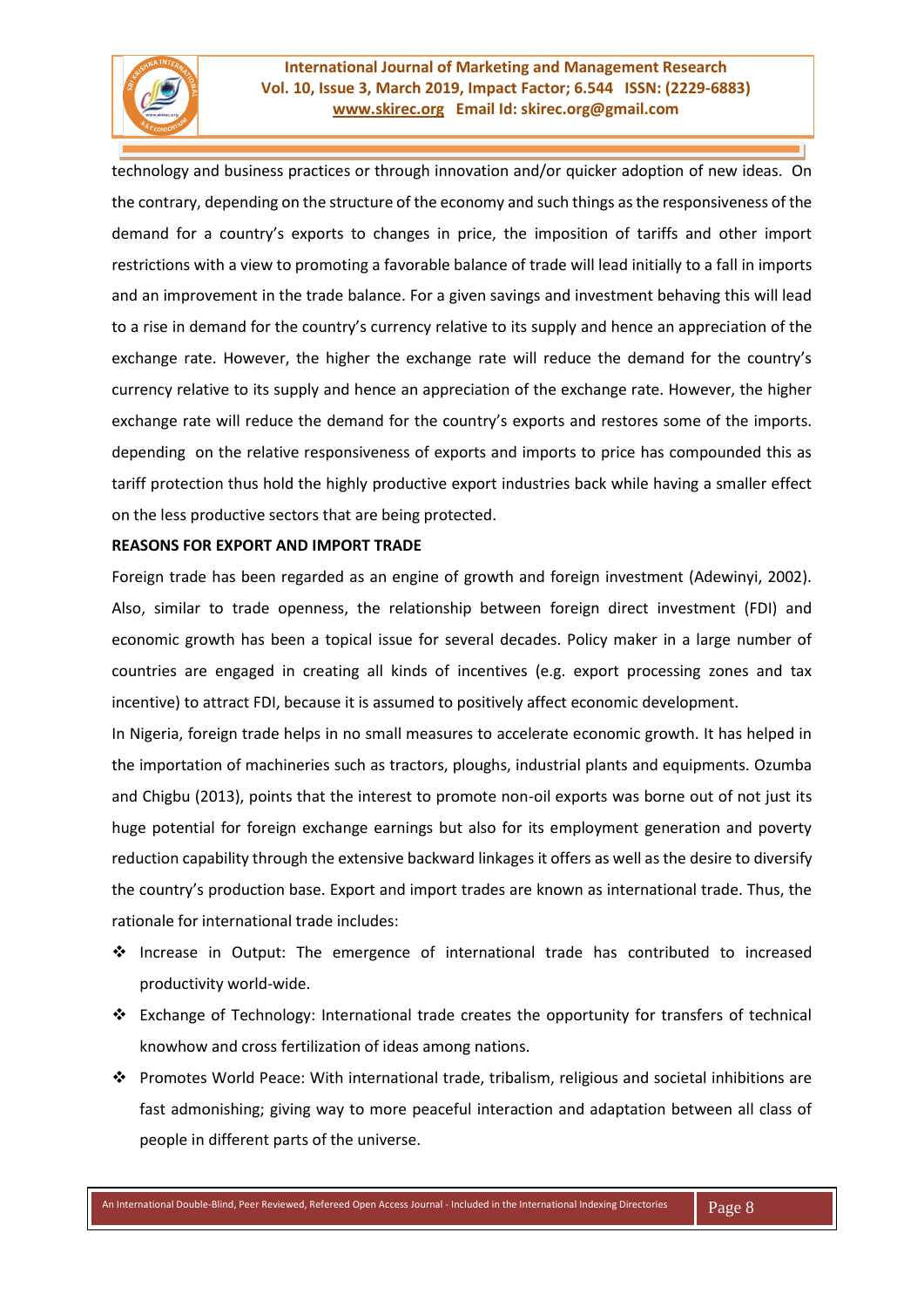- ❖ Efficient Allocation of Resources: World resources are more effectively channeled to more productive ventures by participating countries. It encourages each country to specialize in the production of those goods and services for which its resources are mostly suited.
- ❖ Leads to Market Expansion: Through expanded marks, international trade enables the benefits of large scale production to be enjoyed by participating countries. This economy of large scale production lowers cost of production as well as the general price level.
- ❖ Improve Standard of Living: Different types of products are provided through foreign trade. Products that cannot be produced in a particular country can be traded, thereby increasing the variety of goods and services that are available for human use.
- ❖ To Earn Foreign Exchange: This is the most important reason why countries engage in foreign trade, in order to earn foreign exchange from the sales of their goods and services, increasing their foreign reserve thereby creating a favorable local currency appreciation as well as put the demand for its goods and services on a high rate thus outing the country at a favorable balance of payment position (Orji, 2007).

According to Orji (2007), ownership advantages are the firm's specific assets, international experience and the ability to develop either low-cost or differentiated products within the contacts of its value chain. The vocational advantages of a particular market are a combination of market potential and investment risk. Internationalization advantages are the benefits of retaining a core competence within the company and threading it through the value chain rather than obtain to license, outsource, or sell it. In their contribution, Afaha and Aiyelabola (2012) see export as helping to increase foreign exchange earnings, improve balance of payment position, create employment and development of export oriented industries in the manufacturing sector and improve government revenue through taxes, levies and tariffs. To these authors "These benefits will eventually transform into better living condition for the nationals of the exporting economy since foreign exchange derived would contribute to meeting their needs for some essential goods and services (2012).

# **TRADE AND MACROECONOMICS (SOME INSTITUTIVE EXPLANATIONS)**

Trade and macroeconomic variables do not operate in a vacuum, they are strongly inter-related and inter-dependent. Before explaining the linkages, it may be useful to provide a few instinctive explanations of these linkages. Broadly speaking, the linkages are of two kinds, first macroeconomic variables, such as GDP, employment, price level, aggregate investment and consumption (hence saving) is affected by trade. Trade affects macroeconomics performance in terms of the dynamics of the economy growth, its stability and distribution.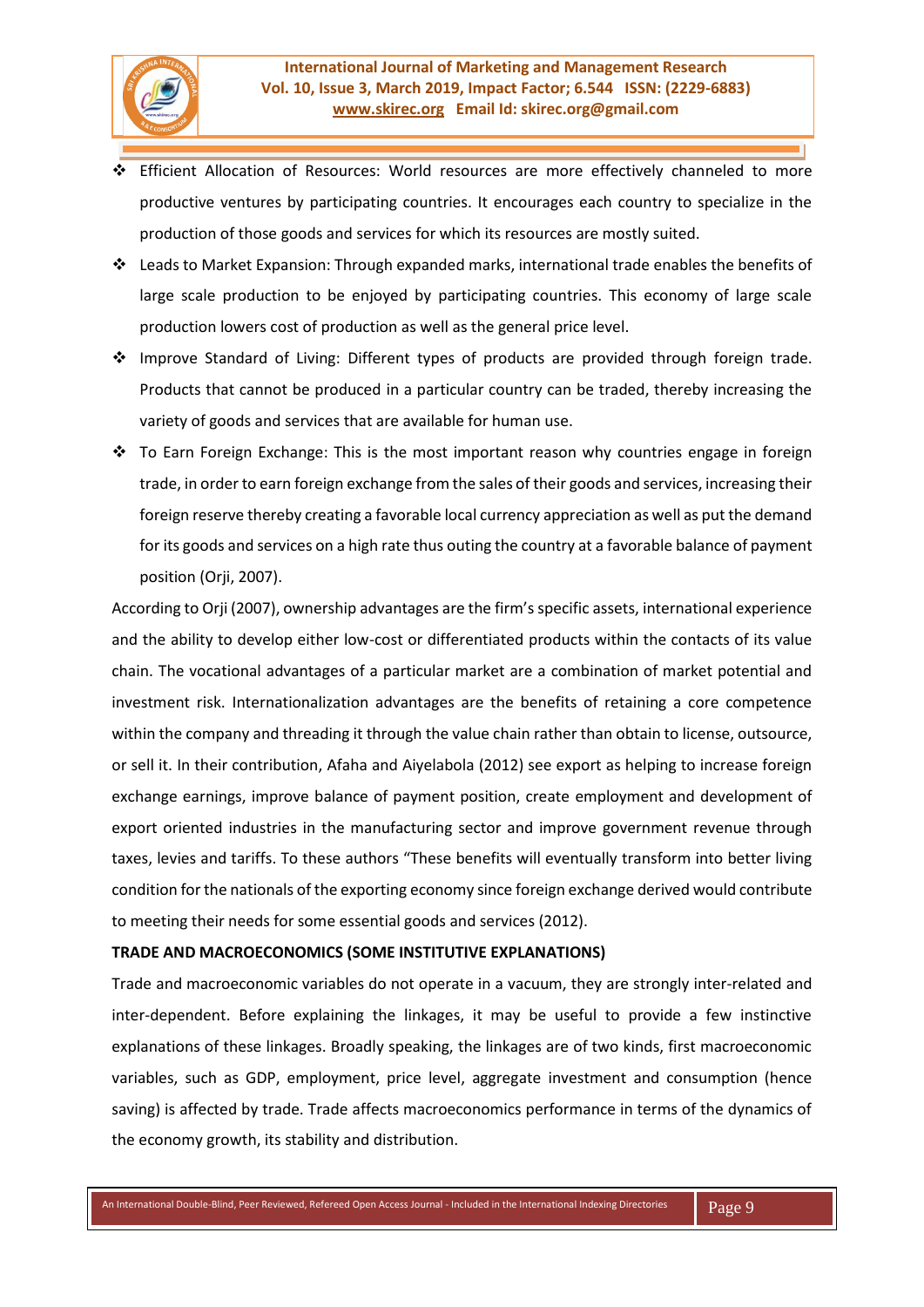

Imports maybe used as inputs in production and therefore, directly affect the level of output and indirectly demand for labour and thus employment. Imports of good reflect choices of consumers and hence their decisions to spend their incomes or to save. In addition, imports compete with domestic production and may displace domestic firms form the market. As a result, domestically produced output will be affected and so will income and employment-adversely, if domestic firms are unable to compete or positively, if they become more competitive. Exports which constitute a component of aggregate demand, stimulate growth of domestic output and hence income and employment by expanding market for domestic firms, exports create conditions for production costs to fall as firm benefit from economic growth.

Trade is also sensitive to changes in macroeconomics policies. For example, an expansion in monetary or fiscal policy will increase aggregate spending which includes spending on imports and influence the allocation of resources between tradable and non-tradable. Macroeconomic policies also affect the conditions in financial markets and thus the incentives for capital flows to move in and out of the country. This, in turn, is a determining factor of the amount of external resources available for financing current account deficits.

The empirical literature for Nigeria has not differed significantly from mainstream debate. However, Ogunkola eta al (2006) is an exception. The paper evaluates the effects of trade and investment policy reform on macro-economic performance in Nigeria using ordinary least square and full information maximum likelihood estimator. The results reveal that trade and investment policy reforms do not have a significant impact on aggregate output growth. Also, average import tariff was found to be a significant determinant of export growth. In other words, the sign of the growth elasticity of average import tariff was negative, suggesting that higher duties lower export growth.

Anaujo and Flaig (2016) explore three possible policy reforms to strengthen Brazil's integration into the global trade: a reduction in import tariffs, less local content requirements and a full zero-rating of exports in indirect taxes. The simulation analysis was carried out using the organization for economic cooperation and development (DECO) multi-region trade cat model and the results indicate significant scope for trade policy reforms to strengthen industrial development and export competitiveness. Semancokova (2016) finds that trade openness has a positive effect on macroeconomic as a major source of growth in Brazil.

The study of Akims (2014) focused on Nigeria's participation in the ECOWAS trade liberalization scheme and the potential gains that may accrue the country opening up to trade in the West African Sub region. Employing a deductive approach the paper posit that Nigerian stands a chance of benefiting through such gains as improved wages of benefiting through such gains as improved wages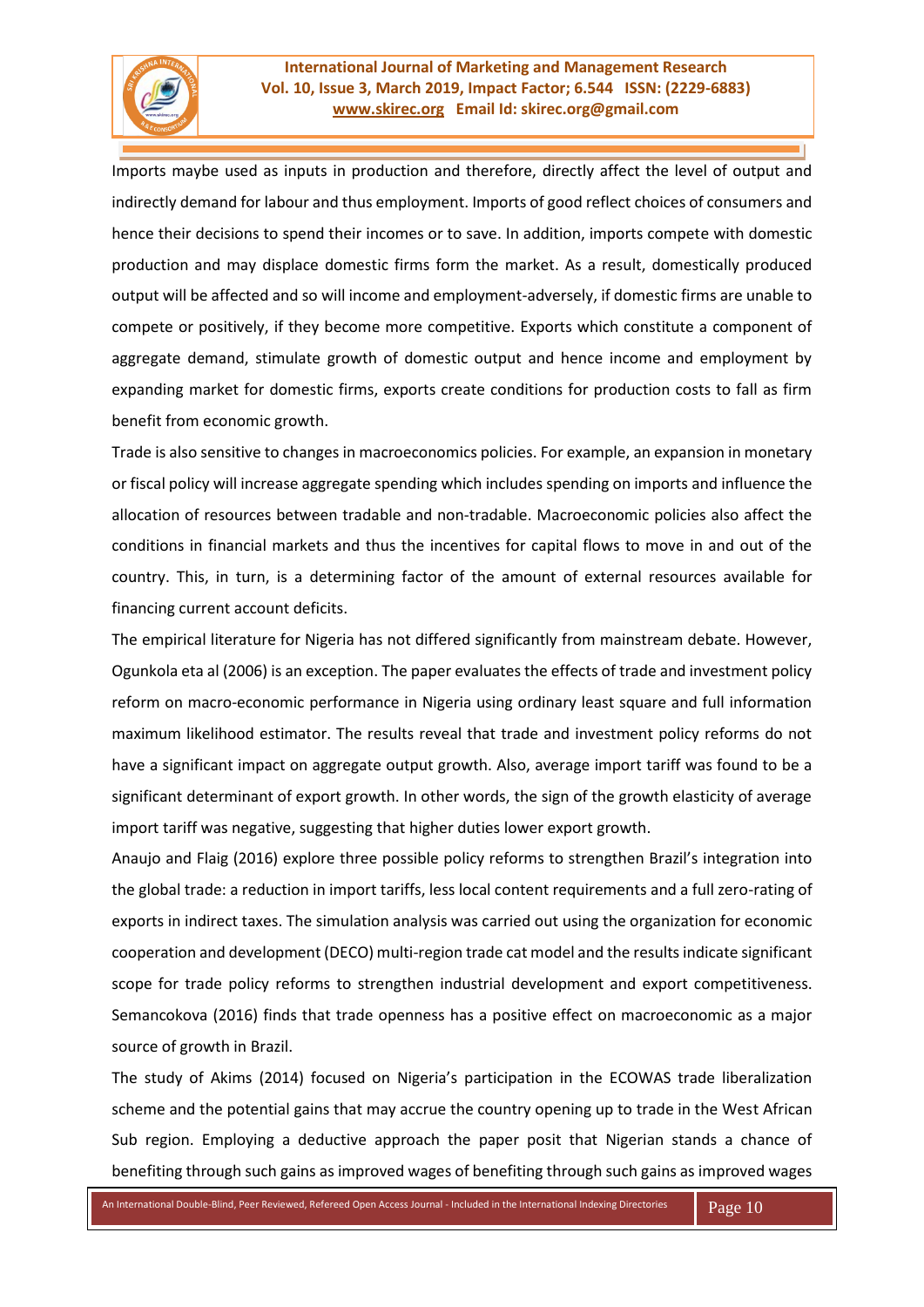

and employment, increased technology progress and economic growth with Nigeria remaining committed to the implementation of the common external tariff. She heads toward jointly taking advantage of the opportunities of trade liberalization.

Focusing on trade liberalization as it affects Pakistan, Ali and Abdullah (2015) in their study examined he relationship and impact of openness of trade on the economic growth of Pakistan. The VECM and Johanson multivariate approach where adopted to find out the short and long run estimates. The results of the study showed a short-term positive relationship between trade openness and GDP growth of the country. The long-run result state a negative impact of trade liberalization on the economic growth of Pakistan. Export oriented trade policies and quality conflict management institution were the policy recommendations made by the study.

In another dimension, Muhammed and Jian (2016) studied the association between openness and growth of selected Muslim countries using random and fixed effect model (PG & FE). The findings from Pedron: Co-integartion test indicated a long-run relationship among variables which was absent in Kao cointegration test. The result of RG and FE model shows that openness has significant and positive effect on growth, in addition, foreign direct investment, inflation and human capital and also affecting growth in Muslim countries. Shuaib, S.A "et al" (2016) critically analyzed the effect of financial openness on economic growth in Nigeria. The research time frame ranges from the period of prestructural adjustment programme. Structural adjustment programe and post-structural adjustment programme. The ordinary least square (OLS) method was used to estimate the model. The results revealed that trade openness (Topen) and inflation rate (INF) is significant factors jointly influencing the growth rate of Nigeria economy. Amongst others, this study recommends that national monetary authority should effectively regulate and monitor the liquidity level in the financial sector via money in circular and credit disbursed to the private sector in order to foster real sustainable growth.

Shuaibu (2016) relies on an integrated CGE micro simulation model to assess the poverty effect of liberalization trade in Nigeria. The author finds that trade liberalization had poverty-reducing effects albeit marginally in rural and urban areas. A major limitation of these studies is the focus on assessing distribution issues while ignoring microeconomic effects.

# **MODEL SPECIFICATION**

The model employed in the study is a linear regression model which is in form of

TOP = (Xi) -------------------------------- (I)

Where; TOP = Trade openness

 $X =$  Set of chosen explanatory variables

The chosen variables are reflected in the model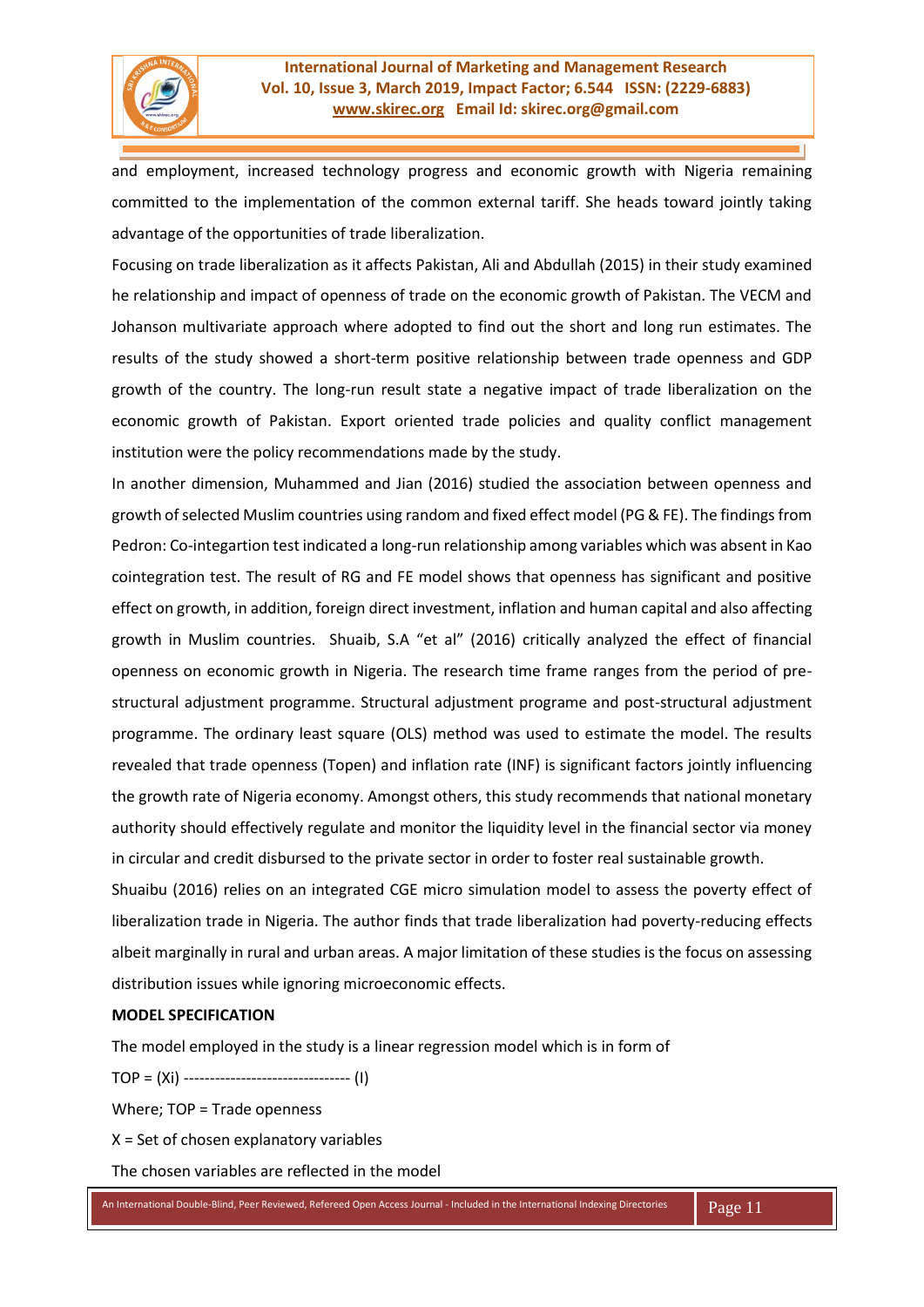

 $Y = bo + b_1x_1 + b_2x_2 + b_3x_3 + b_4x_4 + \mu$ TOP = F (UNE, GDP, XR, RINT) ------------------ (II) Where; TOP = Trade openness (trade liberalization) UNE = Unemployment Rate GDP = Gross Domestic Product XR = Exchange Rate RINT = Real Interest Rate Rewriting the above model in linear form;  $TOP = BO + b_1 UNE + b_2 GDP + B_3 XR + B4RINT + \mu$  --------------------------- (III) **Where**  TOP = Trade openness  $b<sub>o</sub>$  = Constant or Intercept  $b_1 + b_2 + B_3 + B_4 =$  Coefficient or parameter  $\mu$  = Stochastic error term UNE = Unemployment Rate GDP = Gross Domestic Product XR = Exchange Rate RINT = Real Interest Rate Y = bo + b1x<sup>1</sup> + b2x<sup>2</sup> + b3x<sup>3</sup> + b4x4 + µ -----------------------------------------(iv) Where Y = Trade Openness  $X_i$  = Unemployment rate  $X_2$  = Gross domestic product  $X_3$  = Exchange rate  $X_4$  = Real interest rate

## **ANSWERING OF THE RESEARCH QUESTIONS**

The research question was answered using the co-efficient of the independent variables.

### **TEST OF HYPOTHESIS**

The hypothesis was tested using t-statistic. The decision rule is to reject the null hypothesis if the probability (t-stat) is less than 0.05, otherwise accept the null hypothesis when probability (t-test) is greater than 0.05.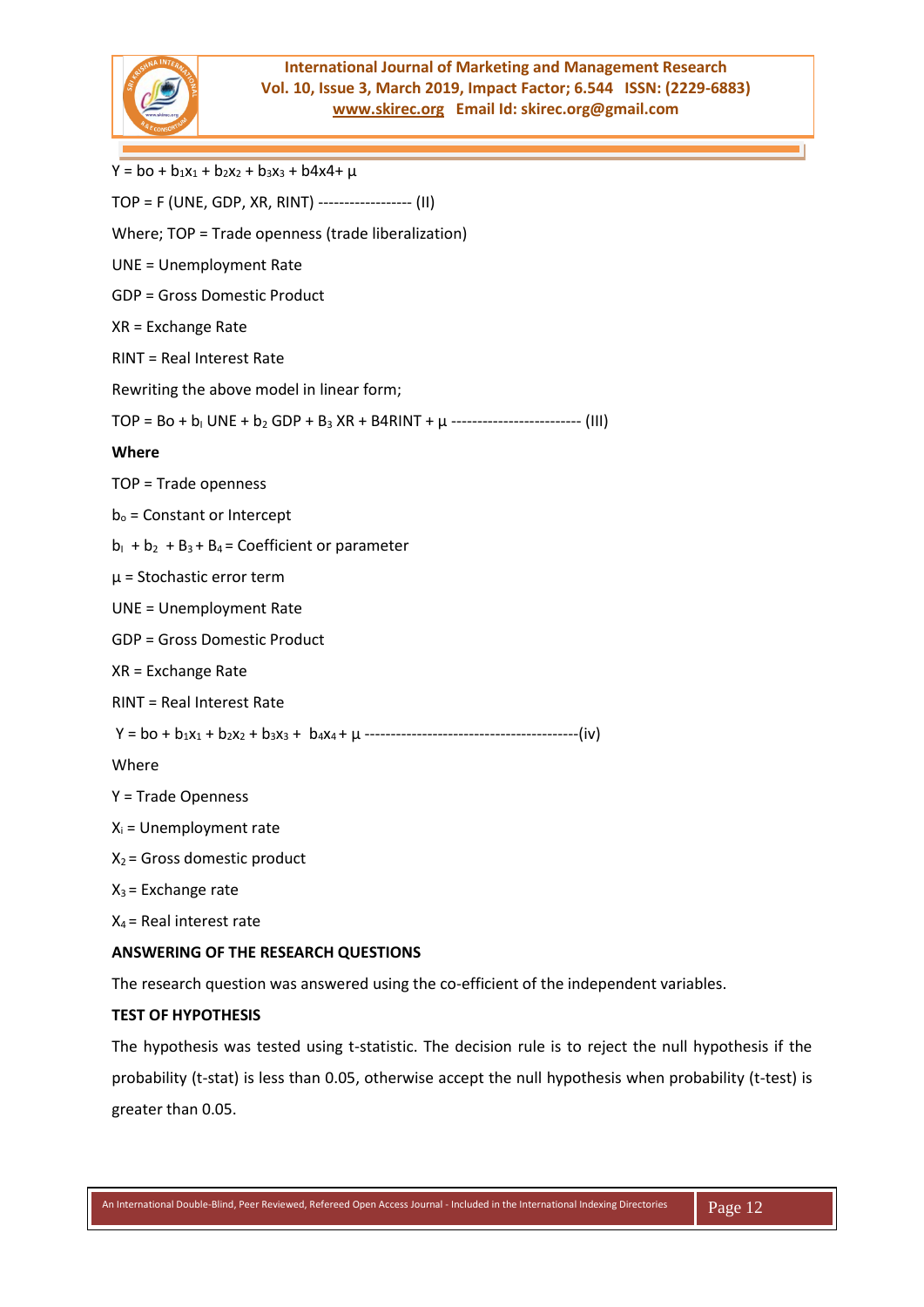

## **METHOD OF DATA ANALYSIS**

The model was estimated by the use of ordinary Vast Square (OLS) techniques of the classical linear regression model. The choice of this technique is justified by the blue properties of its estimators. Eview computer statistical package was used in the estimation of the parameters of the model. Diagnostic test of the model were carried out using the coefficient of multi determination analysis of variance and Durbin Watson statistics. The results are stated in table .1. below:

| <b>Test Statistic</b> | Value     |
|-----------------------|-----------|
| $R^2$                 | 0.984451  |
| Adjusted $R^2$        | 0.982508  |
| <b>F-Statistics</b>   | 506.5141  |
| Prob (F-statistics)   | 0.0000000 |
| D.W                   | 1.533477  |

### **Table 1: Diagnostic Test Result For Hypothesis One**

# **Source: Regression Result (see Appendix)**

# **EXPLANATORY POWER OF THE MODEL**

 $R<sup>2</sup>$ , the coefficient of multiple determinations was used to test the explanatory power of the model and goodness of fit. From the result adjusted for degree of freedom is 0.984451 (table 4.1). This indicates that 98% of systematic variations in the dependent variable are explained by change in the independent variable in the model.

# **OVERALL SIGNIFICANCE OF THE MODEL**

To test the overall significance of the regression, analysis of variance (ANOVA) is 506.5141 and prob (F-Statistics) is 0.000000. Testing the null hypothesis that the coefficients are equal to zero at 5% level of significance, we reject the null hypothesis since the prob (F-Stat) is less than 0.05 in each case. We therefore conclude that the independent variables have significance impact on the dependent variable in the model.

## **AUTO CORRELATION**

Durbin Watson statistic was used to test for the presence of autocorrelation.

Decision Rule: If a computed value of Durbin Watson (d) is less than the lower limit (dl), therefore evidence of positive first order serial correlation, if it is greater than the upper limit (du) there is no evidence of positive first order serial correlation but if it lies between the lower and upper limits, it is inconclusive. In table 4.1, the Durbin Watson (d) statistics is 1.533477, therefore, since the d value lies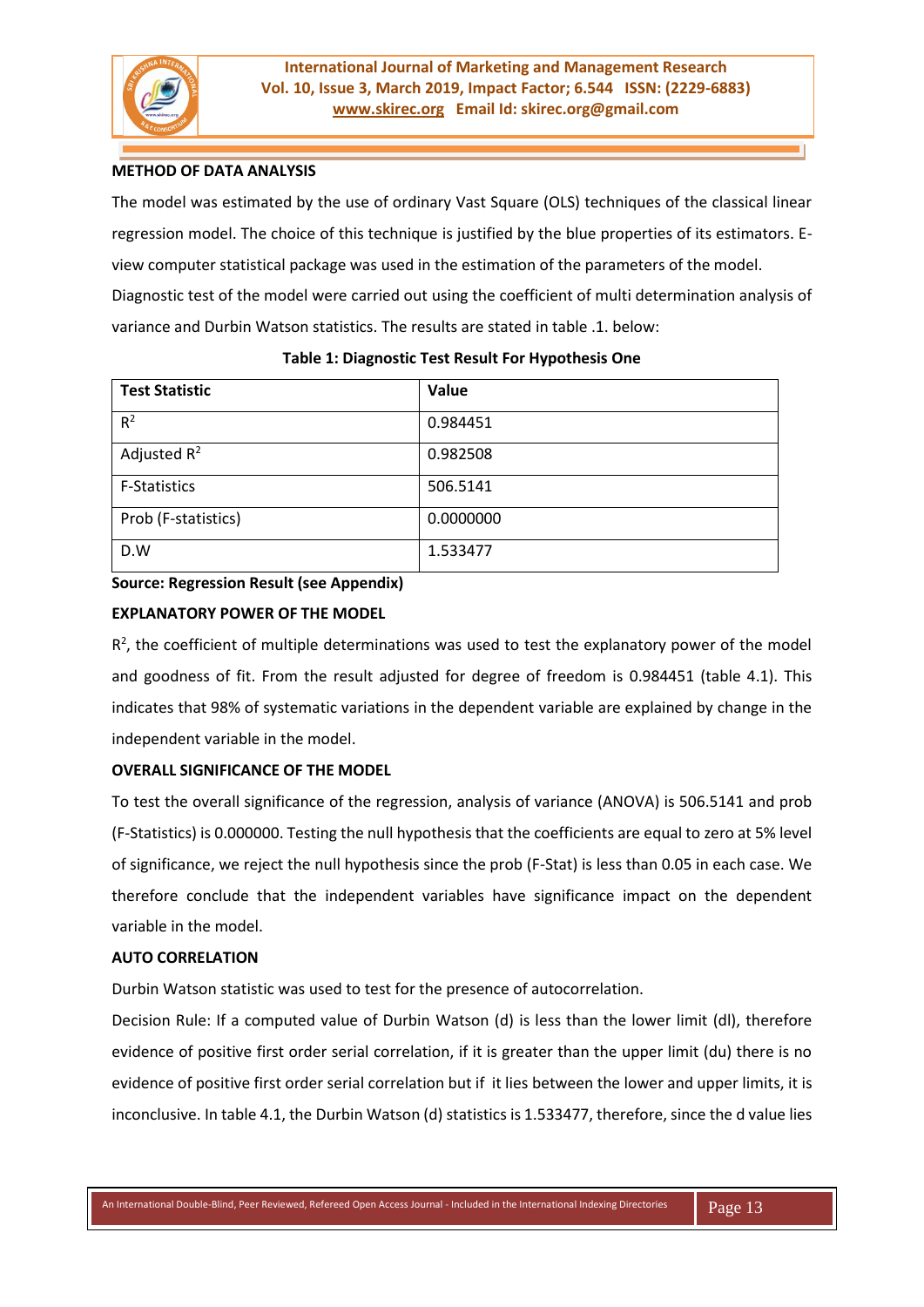

between the dl and du (ie) 1.193 and 1.730 respectively, it shows that the first order serial correlation is inconclusive.

### **MULTICOLINEARITY TEST**

This is one of the assumptions that must hold before applying OLS estimation. The multicolinearity test is calculated to ascertain the degree of relationship that exists between the degree of relationship that exists between the dependent and independent variables. The decision rule that guides the test is stated as follows: If the correlation matrix shows a variable that has above 0.8 then there is multicolinearity in the model. However, from the result in the appendix, it was discovered that there is evidence of multicolineariity in the model though not a severe problem.

# **COINTEGRATION TEST**

Johanson Co-integration Test

| <b>Eigen Value</b> | Likelihood | <b>5% Critical Value</b> | 10%           | Hypothesized |
|--------------------|------------|--------------------------|---------------|--------------|
|                    |            |                          | <b>Critic</b> |              |
|                    |            |                          | al            |              |
|                    |            |                          | Value         |              |
| 0.638917           | 82.47211   | 68.52                    | 76.07         | None         |
| 0.524074           | 46.811945  | 47.21                    | 54.46         | At most 1    |
| 0.26668979         | 20.83211   | 29.68                    | 33.65         | At most 2    |
| 0.207611           | 9.8666277  | 15.41                    | 20.04         | At most 3    |
| 0.048000           | 1.721664   | 3.76                     | 6.65          | At most 4    |

**TABLE 2**

\* (\*\*) denotes rejection of the hypothesis at 5% (1%)

Significance level L.R test indicates 1 co integrating equation (s) at 5% significance level.

Looking at the likelihood ratios as compared to the critical value at 0.05, the hypothesis of co integrating or the existence of the most one co integrating vector was rejected. The result shows that there are one co- integrating equations (vectors) in the set of normalized co- integrated vectors. This means that there is long run relationships between the variables.

# **(ECM) ERROR CORRELATION MODEL**

This is an estimation which is used to obtain the short-term estimate of the variables. The error correction mechanism (ECM), was used to obtain the short-term estimate.

| <b>Variables</b> | <b>Coefficient</b> | t-probability |
|------------------|--------------------|---------------|
| $ECM(-1)$        | $-0.0496695$       | 0.0419        |

|  | <b>TABLE 3: Short Run Estimates Result</b> |  |  |
|--|--------------------------------------------|--|--|
|--|--------------------------------------------|--|--|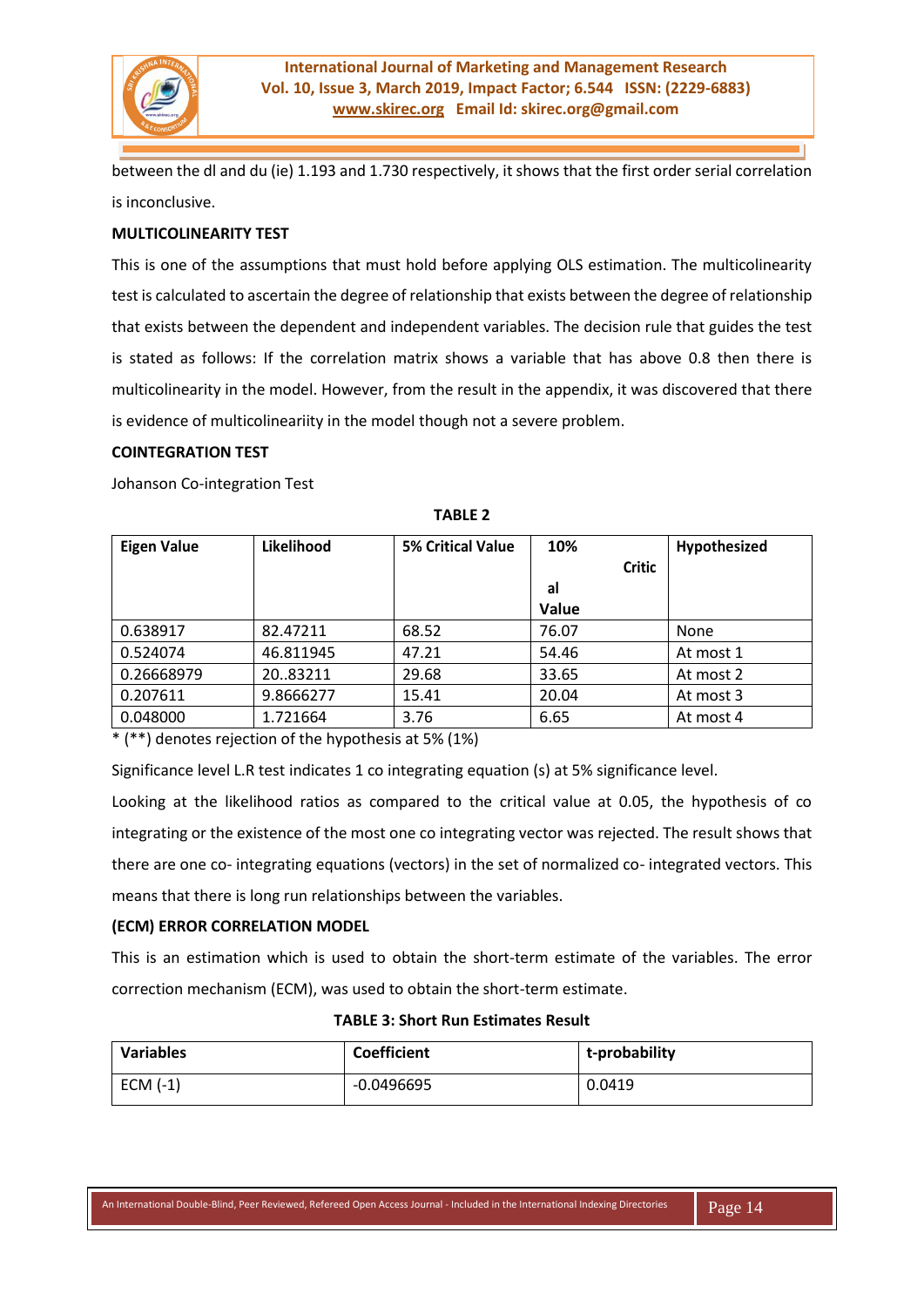

From the result in table 4.3 above, since the coefficient of ECM (-1) which is 0.000049695 is negative, we say that there is convergence and also the probability 0.049695 is significant at 0.05 level of significance.

# **UNIT ROOT TEST/STATIONARITY TEST**

The unit of Stationarity of the variables under consideration, it is concluded based on the following decision rule. If the absolute value of the Philip Perron test is greater than the critical value, either at the 1%, 5% or 10% level of significance at the order zero, one or two, we conclude that the variables under consideration are stationary, otherwise they are not. For the variable under consideration the following values were obtained.

| Variables             | Level        | 1 <sup>st</sup> difference | 2 <sup>nd</sup> difference | Order of intg. |
|-----------------------|--------------|----------------------------|----------------------------|----------------|
| <b>TOP</b>            | $-1.356736$  | $-6.645756*$               | $-14.52090*$               | 1(1)           |
| <b>UNE</b>            | $-0.795011$  | $-4.996608*$               | $-9.194369*$               | 1(1)           |
| GDP                   | 1.518161     | $-5.088969*$               | $-11.56994*$               |                |
| XR                    | $-1.638502$  | $-5.315099*$               | $-11.22548*$               | 1(1)           |
| <b>RINT</b>           | -1.255551080 | $-5.795097*$               | $-12.07543*$               |                |
|                       |              |                            |                            | 1(1)           |
|                       |              |                            |                            | 1(1)           |
| <b>Critical Value</b> |              |                            |                            |                |
| 1%                    | $-4.2324$    | $-4.2412$                  | $-4.2505$                  |                |
| 5%                    | $-3.5386$    | $-3.5426$                  | $-3.5468$                  |                |
| 10%                   | $-3.2009$    | $-3.2032$                  | $-3.2056$                  |                |

#### **Table 4: Philip Perron (PP) Unit Root Test Results**

\* (\*\*) (\*\*\*) signify significance at 1%, 5% & 10% respectively.

### **Source: Authors Analysis, 2018**

The result in table 4 shows that all the variable where stationary at first difference, since the absolute

value of the Philip Perron (PP) unit root test was greater than 5% chosen critical value.

### **ANSWERING OF RESEARCH QUESTIONS**

The research questions were answered using the coefficient of the independent variables. The regression results are displayed in table 5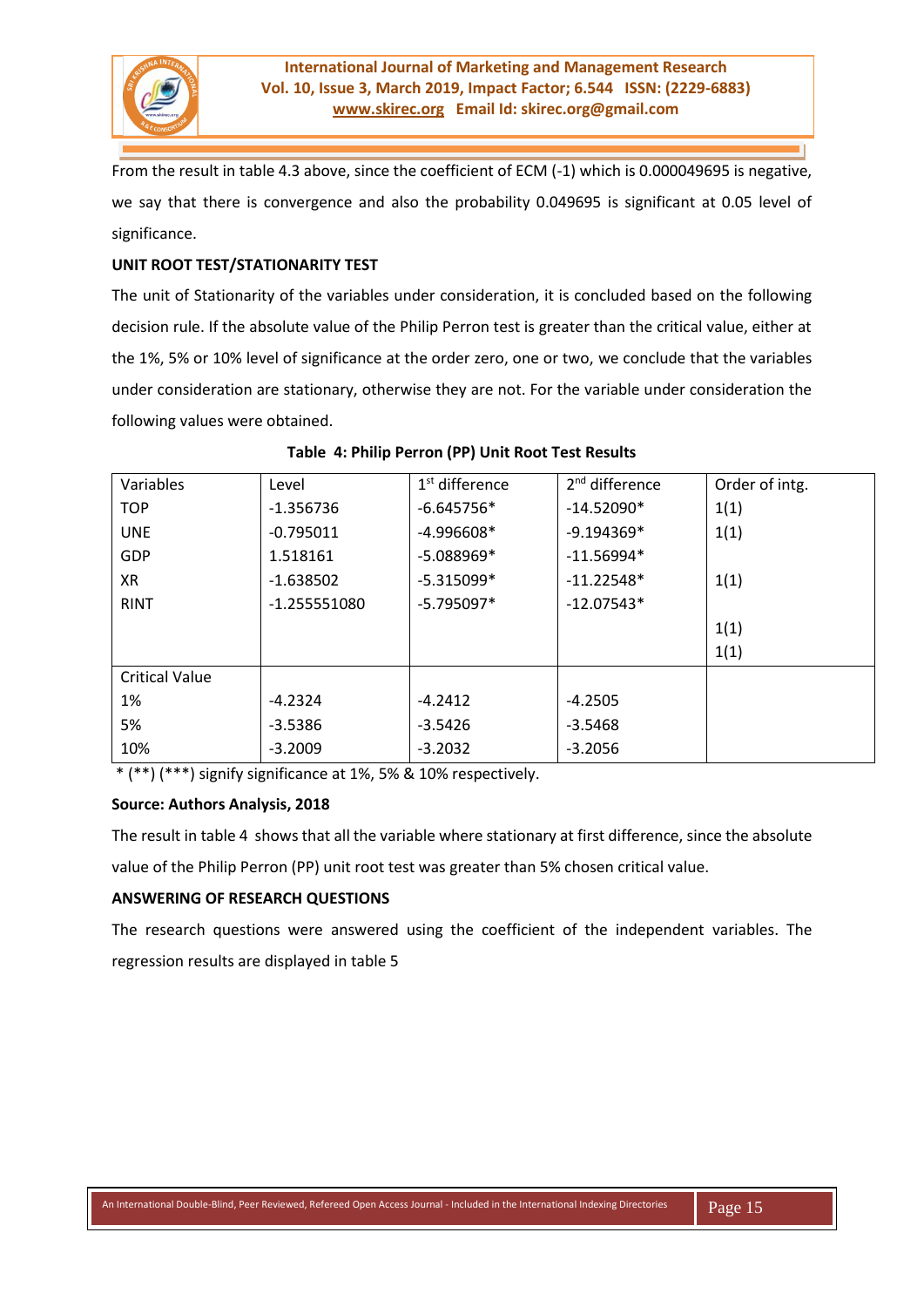

| <b>TADIC J. RUGIUSSION RUSUIL</b> |                    |            |             |        |
|-----------------------------------|--------------------|------------|-------------|--------|
| <b>Variables</b>                  | <b>Coefficient</b> | Std. Error | t-statistic | Prob   |
| <b>UNE</b>                        | 0.404530           | 0.916954   | 0.441167    | 0.6621 |
| GDP                               | $-5.00E - 07$      | 1.84E-06   | $-0.271144$ | 0.7880 |
| ХR                                | 0.273961           | 0.129114   | 2.121854    | 0.417  |
| <b>RINT</b>                       | 0.913471           | 0.036637   | 24.93303    | 0.0000 |
|                                   | 0.490638           | 24.69042   | 0.0119822   | 0.9843 |

# **Table 5: Regression Result**

#### **Source: Author's Analysis**

The result of the regression can be summarized in equation form as follows;

TOP=0.490638 + 0.404530UNE – 5.00-07GDP + 0.273961XR + 0.913471RINT

S.E = (24.69042) (0.916954) (1.84E-06) (0.129114) (0.036637)

t = (0.019872) (0.441167) (-0271144) (2.121851) (2.493303)

# **RESEARCH QUESTIONS**

i. . What is the impact of GDP on trade openness in Nigeria?

From the regression result stated above (table .4) the macro economic variables GDP has a negative impact which is shown by the negative coefficient. This means that when there is increase in openness of trade reduction in tariff or import duties, GDP tends to reduce (i.e.) -5.00E-07.

ii. What is the impact of real interest rate on Nigerian's trade openness?

Based on the regression output stated above, (table .8) the RINT has a positive impact on TOP (i.e.) 0.913471.

iii. To what extent does unemployment rate have an effect on Nigerian's trade openness?

From the regression result stated in (table .5) above, the unemployment has a positive relationship with trade openness. This can be seen in the positive coefficient which is 0.404530.

iv. What effect does exchange rate have on trade openness?

Exchange rate has a positive effect on trade openness. This can be seen in table .4 where the coefficient of exchange rate is seen to be 0.2773961.

### **TEST OF HYPOTHESIS**

The hypothesis was tested using the t-probability.

Decision Rule: If the t-probability is greater than the 5% critical value we accept the null hypothesis otherwise, we reject the null hypothesis when significant Prob is less than 0.05.

Ho: GDP has no significant impact on Nigerian's trade openness.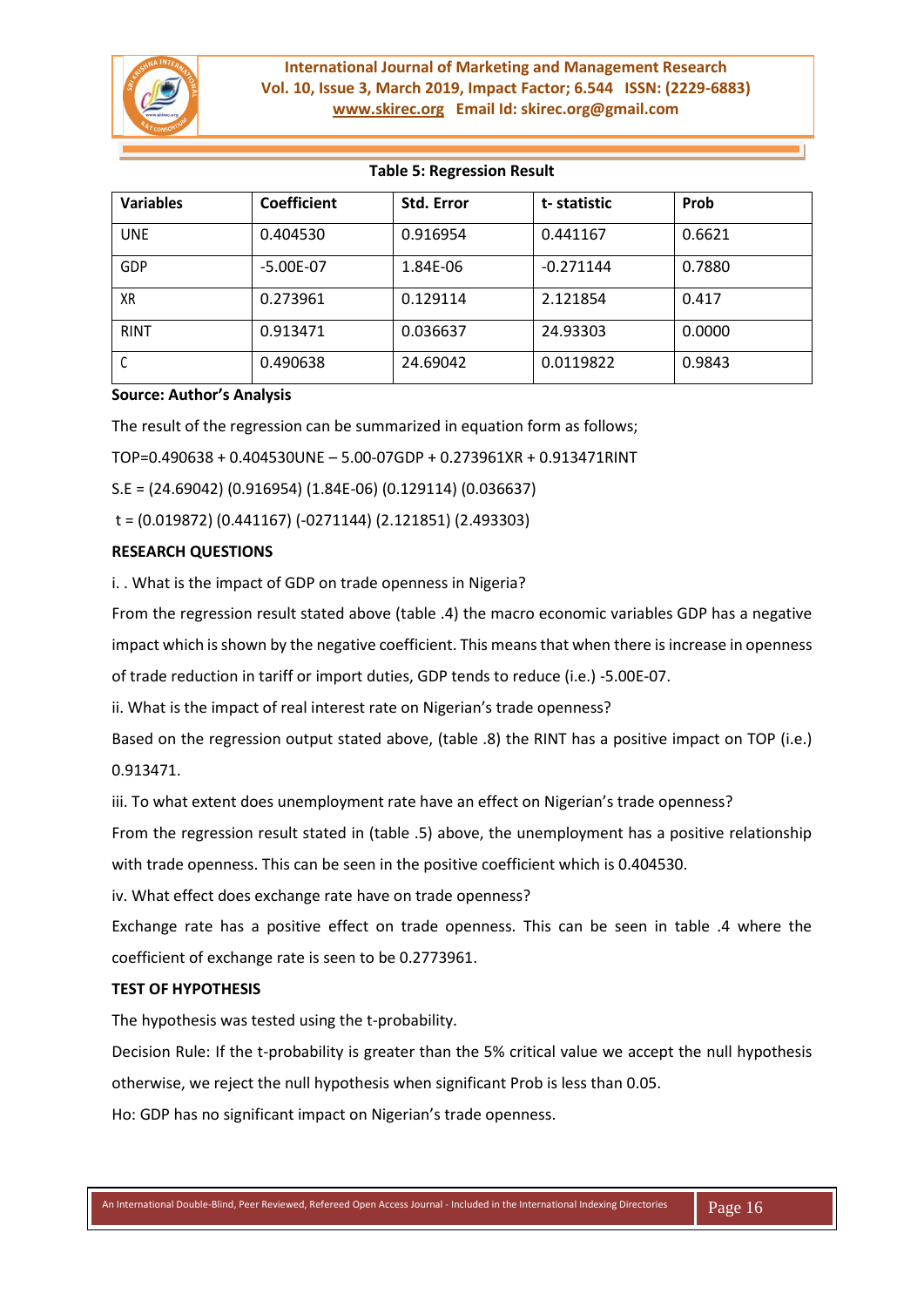

From the table 5, since the t-probability (0.7880) is greater than critical value of 5%, we accept the null hypothesis. This follows that GDP has no significant impact on TOP In Nigeria.

Ho: RINT has no significant impact on trade openness in Nigeria.

From table 5, since the t-probability (0.0000) is less than 0.05 critical value, we reject the null hypothesis and conclude that RINT has a significant impact on trade openness in Nigeria.

Ho: Unemployment has no significant effect on trade openness in Nigeria.

From table 5 since the t-probability (0.6621) is greater than the 5% critical value. We therefore accept the null hypothesis and conclude that UNE has no significant effect on TOP in Nigeria.

Ho: Exchange rate has no significant effect on openness in Nigeria.

From the table 5 above, the t-probability which 0.0417 is less than 0.05 critical value, we reject the null hypothesis and conclude that exchange rate has a significant effect on TOP in Nigeria.

# **CONCLUSION**

The importance of trading at the international market has necessitated the adoption of trade liberalization by most of the economies around the globe which is aimed at easing flow of goods and services between trading countries. The degree of trade liberalization have been argued to determine the level of exchange activities that is export and import which has a long way to determine the balance of trade of the countries involved. Nigeria not left out has also adopted trade liberalization and trade liberalization since 1986 with the aim of seeing its exportation rise. This work was prompted by the need to understand the response of some macro-economic variables to trade tariff liberalization policy in Nigeria. This is particularly important in view of the government revenue, diversification and the need to meet its multilateral trade obligations.

A quantitative finding suggests that the impact differs based on the particular macro-economic variables used. Macro-economic variables such as GDP is negatively related to TOP which means that or suggest that import duties cuts dampen productivity and this may be due to the constrained domestic production due to the influx of similar imported products, while other variables such as UNE, RINT and XR are positively related to TOP. These variables such as UNE, GDP and RINT in this work do not conform with what Oruta (2015) POINTS "To increase the level of employment, some scholars have argued that the flow of goods and services (Trade flows) covered propel employment generation, especially in developing countries. Painta and Virareli (2006) cited in Oruta (2015) stated further that growth in employment has a feedback on economic growth, such that an increase in income would expand domestic demand, which in turn will lead to sustainable GDP growth and reducing markets.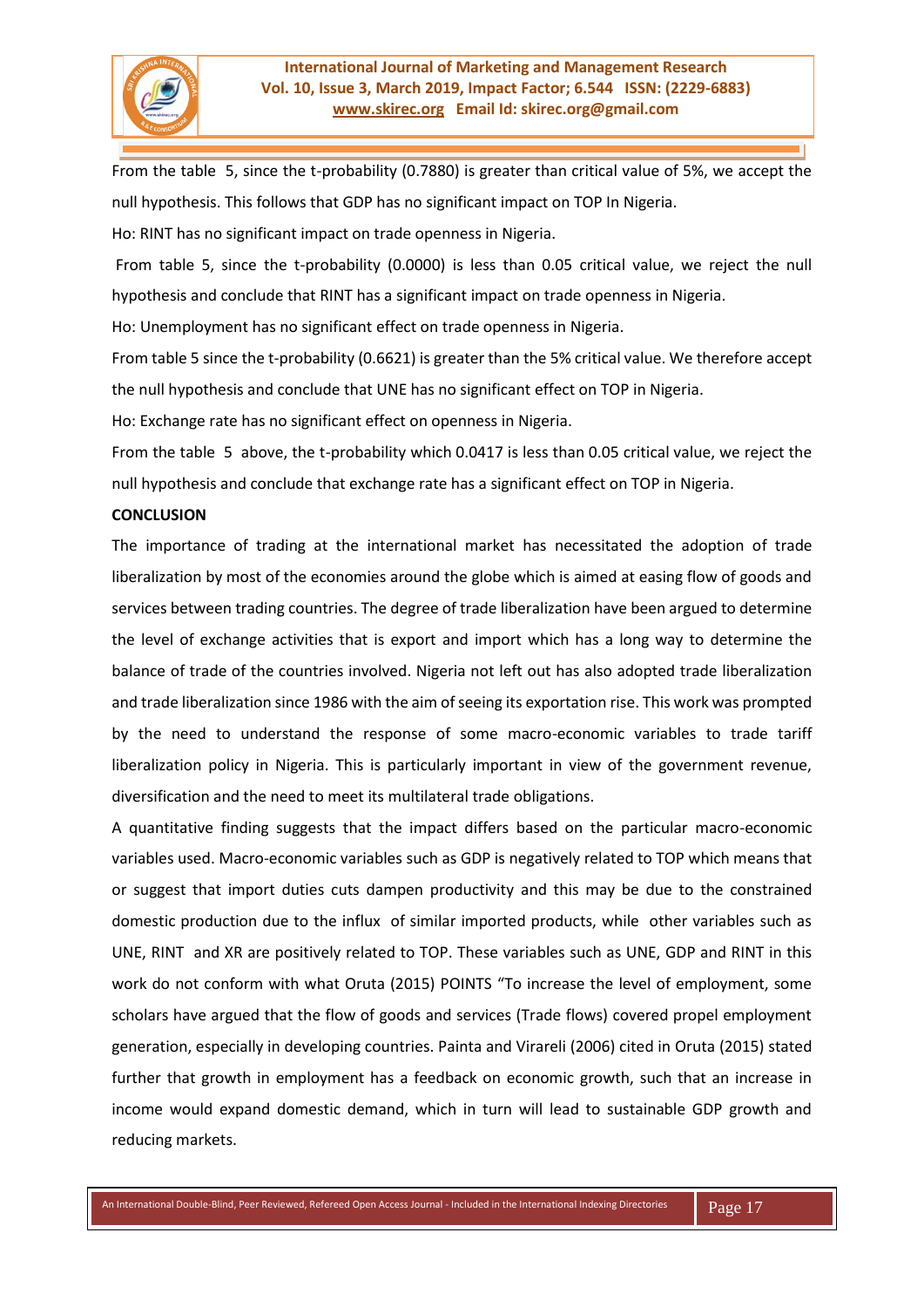

#### **RECOMMENDATIONS**

#### **The following recommendations were;**

- ❖ Government must review the degree of its trade liberalization by keeping trade openness rate below or at certain level in order to ensure an improved macro-economic performance.
- ❖ Government should checkmate the reduction of import duties in order to get conclusive answer whether or not trade liberalization has a positive impact or effect on economic growth and stability.
- ❖ Government should check the inflation dynamics so as to avoid imported inflation which are often transmitted from one country to the other, particularly during periods of rising price all over the world.

#### **REFERENCE**

Aboagye, A.Q. (2006). Cointegration and causality analysis of Ghanaian exports. Foreign, domestic and human. *Journal of Business and Economic Research,* 2(3), I30-152.

Adewuyi, R. (2002). Balance of payments constraints and growth rate differences under alternative police regimes. Nigerian Institute of Social and Economic Research *(NISER) Monograph Series* No.10, Ibadan, Nigeria*.*

Afaha, S.J. & Njogo, B. O. (2012). Trade openness and its effect on the Nigerian economy (1970 -2010). *Arabian Journal of Business and Management Review (OMAN Chapter)* 2(1), 49-72.

Afzal, M., Malik, M. E., Butt, A. R., and Fatima, K. (2013): Openness, Inflation and Growth Relationships in Pakistan: An Application of ARDL Bounds Testing Approach. Pakistan Economic and Social Review, 51(1), 13-53.

Agboola, K. (2004). The effect of trade liberalization on the manufacturing sector. Unpublished B. Sc. Thesis, University of Ilorin

Aja Akpuru Aja (1996). *The theory of Marxism.* Nigeria: Data-Globe

Akeem, U. O. (2011). Performance evaluation of foreign trade and economic growth in Nigeria. *Research Journal of Finance and Accounting,* 2(2).

Akim, K.A. (2014). The prospects of ECOWAS trade liberalisation in Nigeria. *Net Journal of Social Science*s, 2(3), 77-81.

Alawin M. (2013). Trade balance and unemployment in Jordan. European scientific Journal a(7) : 143- 151.

Araujo, S. & Flaig, D. (2016). Quantifying the Effects of Trade Liberalisation in Brazil: A Cge Model Simulation. Organisation for Economic Cooperation and Development (OECD) Economic Department Working Papers No. 1295.

An International Double-Blind, Peer Reviewed, Refereed Open Access Journal - Included in the International Indexing Directories Page 18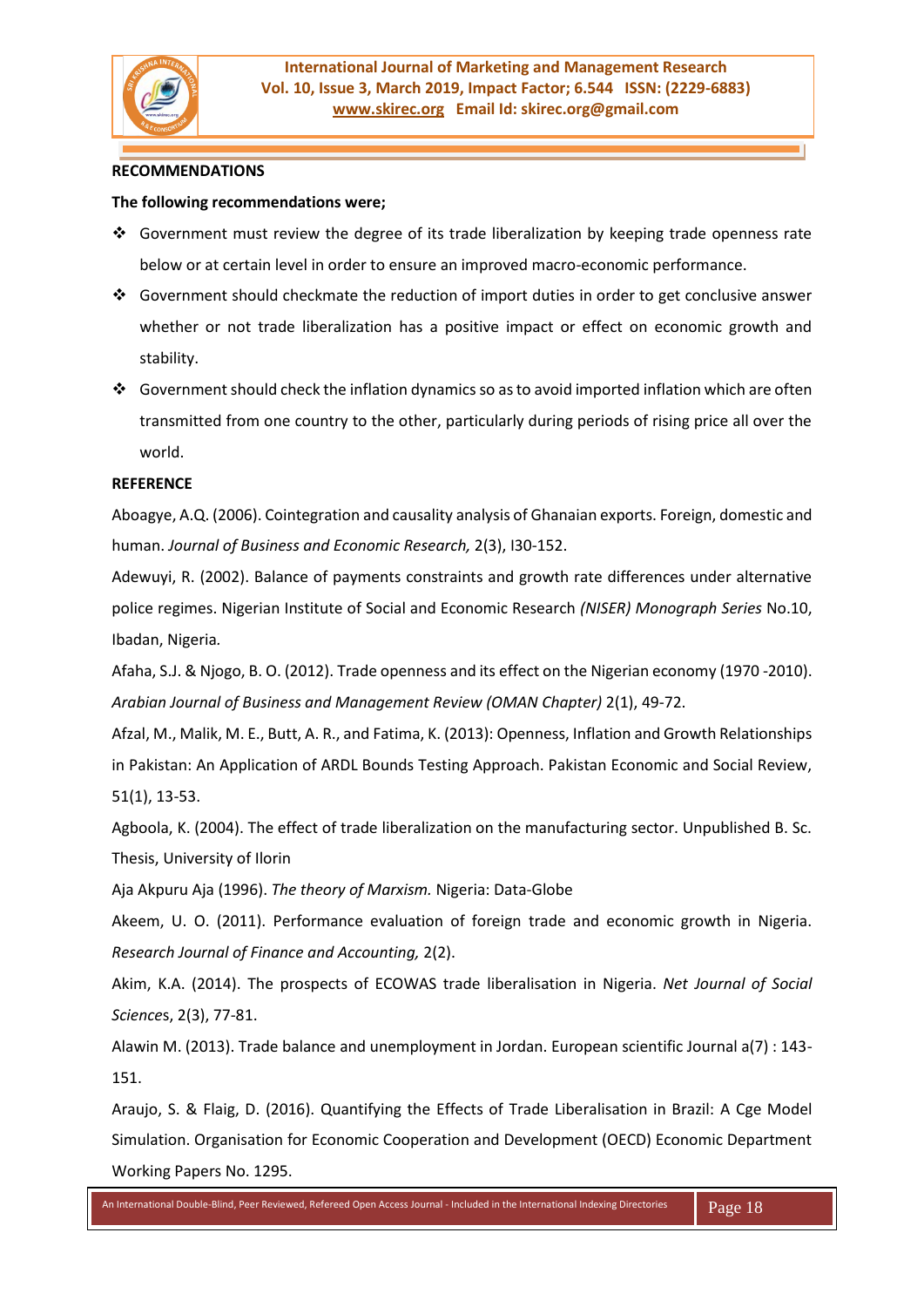

Azeez, B. A., Dada, S.O. & Aluko, O.A. (2014). Effect of international trade on Nigerian economic growth: The 21st Century experience. *International Journal of Economics, Commerce and Management*, 11 (10), 1-8.

Anowor, O. F., Ukweni, N .O. & Martins, I. (2013). The impact of trade liberalisation on Nigeria agricultural sector. *Journal of Economics and Sustainable Development*, 4, (8), 14-24.

Anyawu, J. (1992): "President Babangida's Structural Adjustment Programme and Inflation in Nigeria" Journal of Social Development in Africa 7(1): 5-24.

Ayorinde, F. & Olayinka, O. (2002). Trade liberalization and technology acquisition in the manufacturing sector: Evidence from Nigeria. *AERC Research Paper*, No. 117.

Azeez, B. A., Dada, S.O. & Aluko, O.A. (2014). Effect of international trade on Nigerian economic growth: The 21st Century experience. *International Journal of Economics, Commerce and Management*, 11 (10), 1-8.

Baldwin, R. E. (2002). Openness and growth: what's the empirical relationship. NBER. *Working Paper*, 9578.

Balogun, E.D. & Dauda, R.O.S. (2012). Poverty and Employment Impact of Trade Liberalisation in Nigeria: Empirical Evidence And Policy Implications. MPRA Paper No. 41006

Ben-David D., Loewy M.B. (1998) "Free Trade, Growth, and Convergence" Journal of Economic Growth, Vol. 3(2), p. 143-170.

Ben-David, D. and Loewy, M. (2000). Knowledge Dissemination, Capital Accumu-lation, Trade, and Endogenous Growth. Oxford Economic Papers, 52, 637-650.

Ben-David, D. and Loewy, M. (2003). Trade and the Neoclassical Growth Model. Journal of Economic Integration, 18, 1-16. 5. Brunner, A. D. (2003).

Bernard, A. B., Jonathan, E. J., Bradford, J., & Samuel, K. (2003). Plants and productivity in international trade. *American Economic Review*, 93(4), 1268–1290.

Bouët, A. 2006. What can the poor expect from trade liberalization? Opening the black box. MTID Discussion Paper No. 93. IFPRI, Washington, DC.

Bowdler, C., & Malik, A. (2005): Openness and inflation volatility: Panel data evidence. University of Oxford. Working paper.

CIE (Centre for International Economics) (2009). Benefits of trade and trade liberalisation. Prepared for Department of Foreign Affairs and Trade, Canberra and Sydney May 2009.

Dauda, S. (2006) Nigeria's Foreign Policy. Ibadan. Daily Graphics Nig. Ltd.

`David M. G. Newbery and Joseph E. Stiglitz *The Review of Economic Studies* Vol. 51, No. 1 (Jan., 1984), pp. 1-12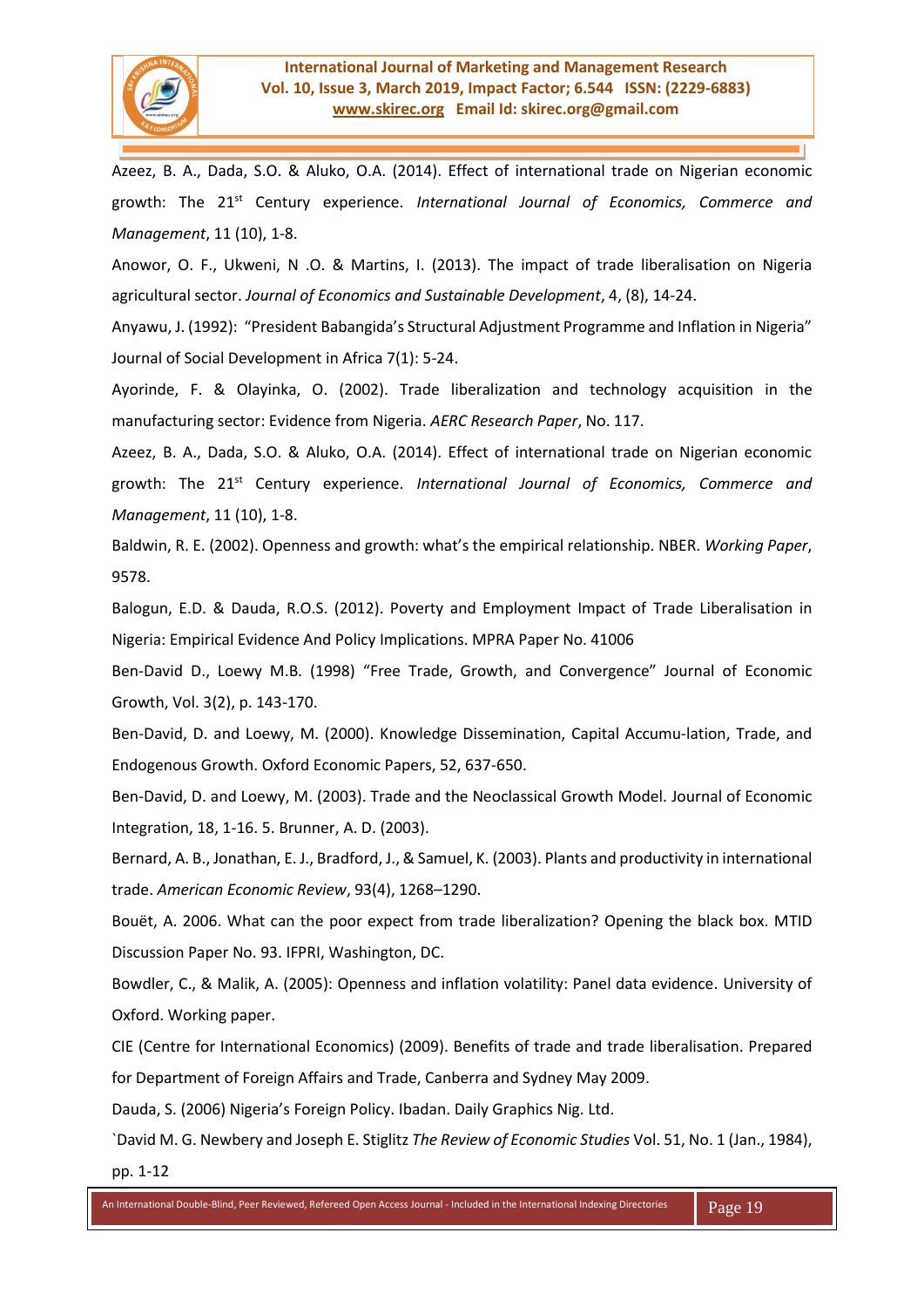

Dollar, D. and A. Kraay (2001). Trade, Growth, and Poverty. The Economic Journal, 114, F22-F49 Ederington, J., & McCalman, P. (2008). Endogenous firms heterogeneity and the dynamics of trade liberalisation. *Journal of International Economics,* 74(2), 422–440.

Effiom, L., Ubi, P.S., Okon, E.O. & Itam, E.E. (2011). Trade liberalization and human capital in Nigeria: A vector autoregressive analysis. *European Journal of Economics, Finance and Administrative Sciences*, (40), 154-168.

Ehinomen, C. & Damilola, Da'silva. D. (2014), Impact of trade openness on the output growth in the Nigerian economy. *British Journal of Economics, Management & Trade,* 4(5), 756-768*.*

Gilbert, N. (2004). "Trade Openness Policy, Quality of Institutions and Economic Growth." CERDI, France.

Greenidge, K., & DaCosta, D. (2009): Determinants of Inflation in Selected Caribbean Countries. Journal of Business, Finance & Economics in Emerging Economies, 4(2).

Ha-joon Chang (2007). *Bad Samaritans-rich nations, poor policies and the threat to developing world.*  London: Published by Random House Business Books.

Richard, W. (2000). *The concept of trade liberalization; A challenging policy to developing economies.*  Owerri: Faladenco Publishers.

Jin, J. (2000). "Openness and Growth: An interpretation of Empirical Evidence from East Asian Countries," Journal of International Trade and Economic Development, 9, pp5-17.

Kim M. and Sun H (2009) Does Trade Liberalization Affect Labour Market Churning? Washington , DU: US. Bureau of Labour Statistics.

Lileeva, A. (2008). Trade liberalisation and productivity dynamics: Evidence from Canada. Economic Analysis *Research Paper Series*.

Melitz, M. J. (2003). The impact of trade on intra–industry reallocations and aggregate industry productivity. *Econometrica*, 71(6), 1695–1725.

Melitz, M. J., and Ottaviano, G. I. (2005). Market size, trade and productivity. NBER *Working Paper Series* No. 11393. Cambridge.

Muhammad, F. & Jian, Z. (2016). The relationship between trade openness and economic growth in Muslim countries: An empirical investigation. *Economics*, 5(2), 15-19.

Obadan, M.I. (2004). Globalization and economic management in Africa. In *Globalization and Africa's Economic Development* (pp.3-34). Ibadan: Nigerian Economic Society

OECD (2011). The impact of trade liberalisation on jobs and growth: Technical note. OECD Trade Policy *Working Papers* No. 107. OECD Publishing.